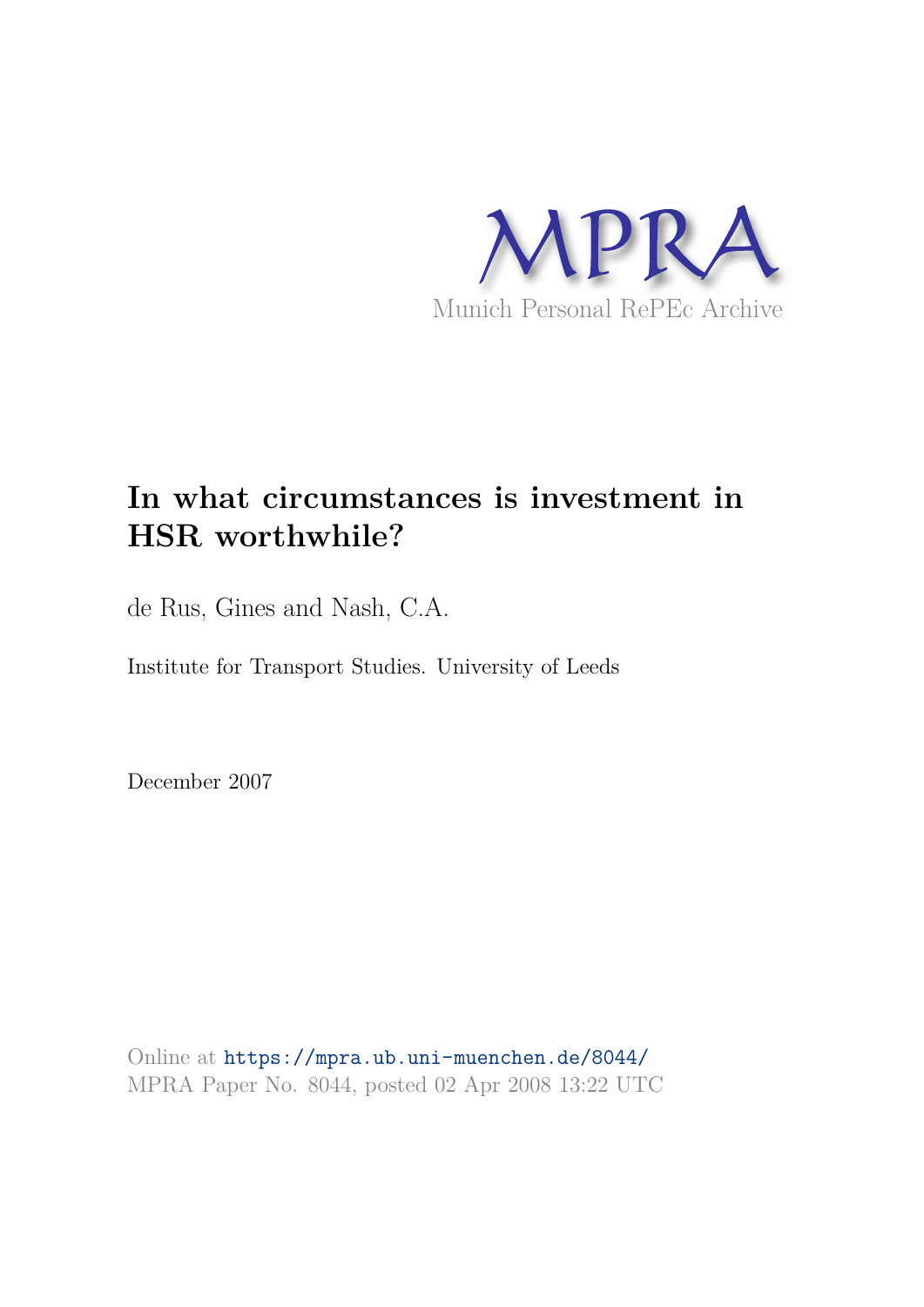# **UNIVERSITY OF LEEDS Institute for Transport Studies**

*ITS Working Paper 590* 

February 2007

# **In what circumstances is investment in HSR worthwhile?**

**Ginés de Rus and Chris Nash** 

*ITS Working Papers are intended to provide information and encourage discussion on a topic in advance of formal publication. They represent only the views of the authors, and do not necessarily reflect the views or approval of the sponsors.*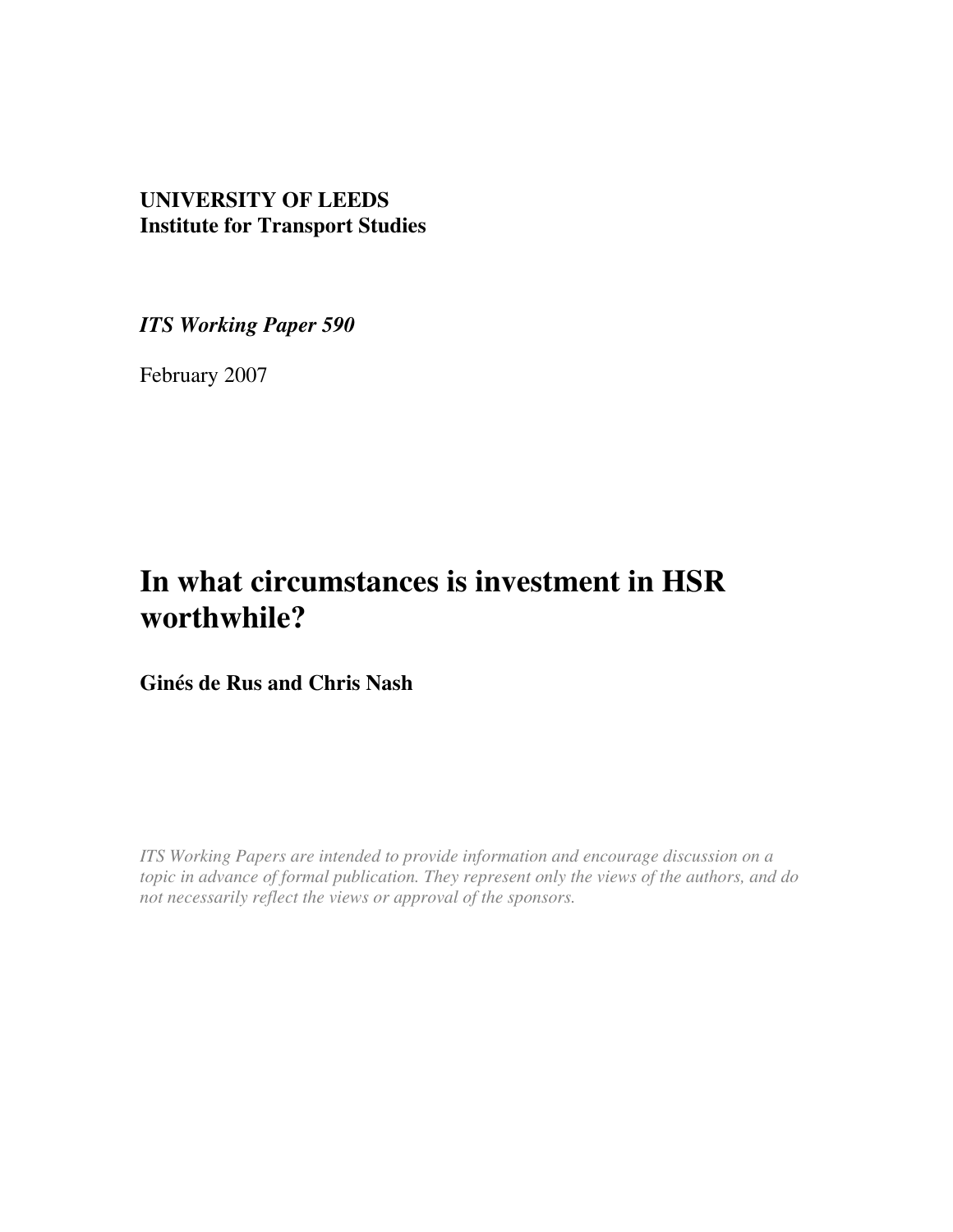# **In what circumstances is investment in HSR worthwhile?**

Ginés de Rus *Economics of Infrastructure and Transport University of Las Palmas*  gderus@daea.ulpgc.es

> Chris Nash *Institute for Transport Studies University of Leeds*  C.A.Nash@its.leeds.ac.uk

> > Draft 21.02.07

\*This paper is part of the project "An Economic Analysis of European High Speed Rail Infrastructures", financially supported by the BBVA Foundation. The authors gratefully acknowledge comments by participants in the 4th Annual Conference on "Railroad Industry Structure, Competition and Investment"(Universidad Carlos III de Madrid, Spain), Jeremy Drew (Drew Management Consultants) and Jim Steer (SDG), and the assistance of Julie Mills (Mills Consultants, and formerly Atkins) in correcting Table 4. Responsibility for the final paper and its conclusions is of course solely their own.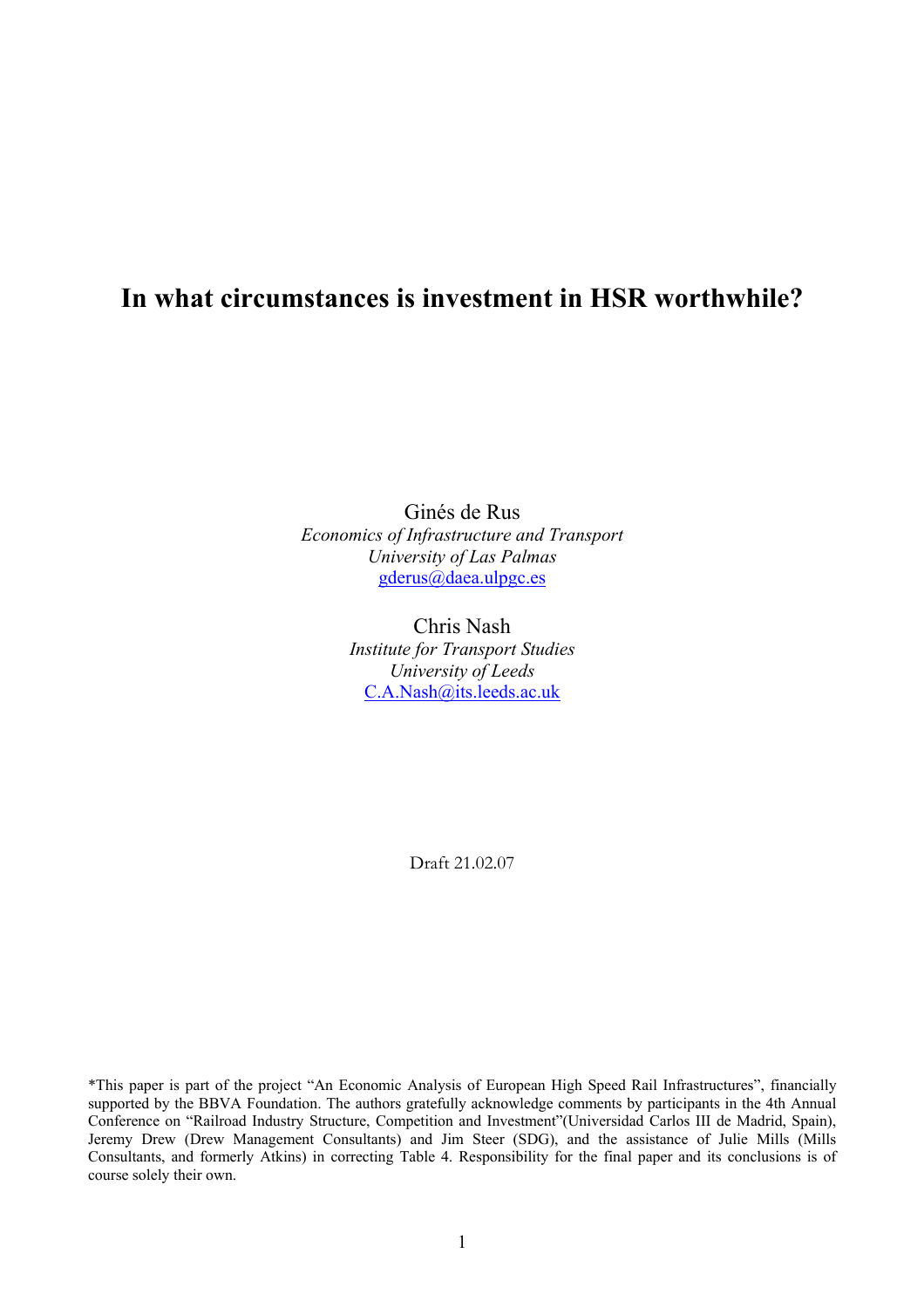# **1. Introduction**

By High Speed Rail (HSR) we normally mean rail technologies capable of speeds of the order of 300km ph on new dedicated track. Such systems offer journey times that are more competitive with other modes, and particularly air, than traditional train services, and very high capacity. But their capital cost is also high. The proposals of the European Commission for the Trans European Transport Network (TEN-T) envisage expenditure of 600b euros, of which 250b euros is for priority projects, and a large part of this expenditure is for high speed rail. Thus it is extremely important to have a robust appraisal methodology for these huge investments. It is not clear that this has happened in the case of the Trans European Networks. Individual projects are suggested by, and appraised by, member state governments, even though they are applying to the European Commission for assistance with funding. Research for the European Commission has appraised the TEN-T network as a whole, but has not appraised the individual elements of the programme to ensure that they are all worthwhile (TML, 2005).

The aim of this paper is to consider the methodology for the appraisal of high speed rail proposals, and to produce some indication of the circumstances in which such proposals might be worthwhile. In the next section we present an overview of the principal costs and benefits which need to be taken into account in an HSR appraisal. Then we illustrate the process for two particular contrasting examples – the study of HSR proposals in Great Britain, and an ex post evaluation of the Madrid-Seville line in Spain. In section four of the paper we formulate a model to incorporate the principal parameters influencing the outcome of an appraisal and in section five we use this model to draw conclusions on the circumstances in which high speed rail may be justified.

# **2. Overview of costs and benefits**

# **2.1. Options to consider**

Appraisal requires comparison of a base case with a series of 'do-something' alternatives. It is necessary to be clear what the base case is and to ensure that a realistic range of options is examined. A base case that literally assumes a 'do-nothing' situation may be very unfavourable, particularly in the face of growing traffic; on the other hand the base case should not be padded out with unnecessary investments. In general the base case should be a 'do minimum' and other likely investments should be examined as alternative 'do something' options. These alternatives should be compared on an incremental basis to see whether the additional cost of moving to a more expensive option is justified.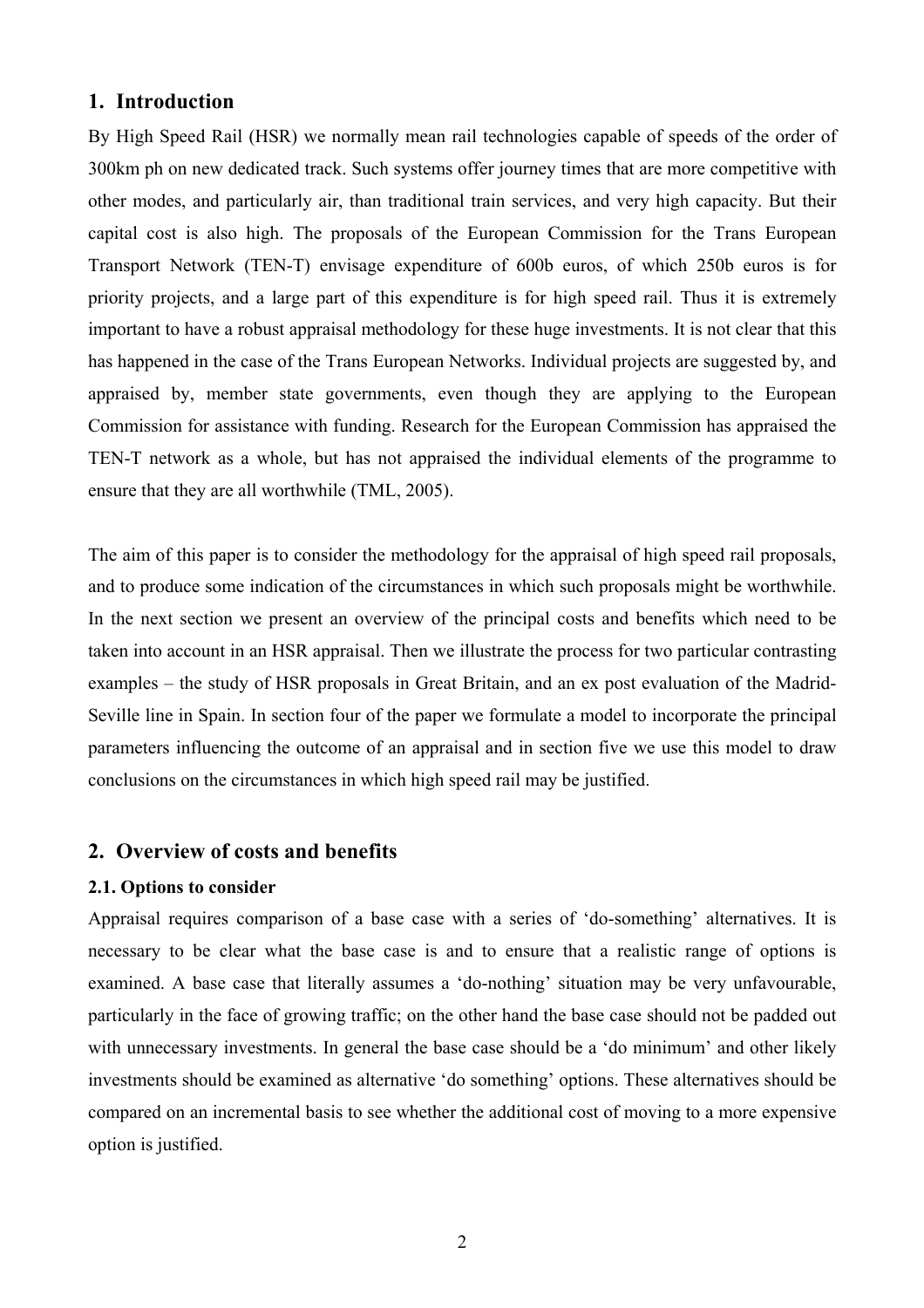In the case of high speed rail, the base case should therefore include such investment as is necessary to keep the existing service running, and consideration should be given to how to deal with any exogenous growth in traffic. This might mean investing in additional rolling stock or revising fares structures and levels. More major changes should be considered as 'do something' alternatives. These might include upgrading existing infrastructure, purchase of a fleet of new tilting trains or indeed construction of additional road or airport capacity. There will also be options regarding high speed rail – how far to extend the new line; to which alternative points to run the new trains, what service frequency and pricing policy to adopt. It is essential to examine sufficient alternatives to be confident that the best alternative has been identified.

It is also necessary to consider the timing of investment. High speed rail might turn out to have the highest net present value, but if the demand for HSR and the other benefits from it are forecast to grow over time then it might still be better to postpone the investment.

#### **2.2. Costs**

HSR involves construction of new lines, stations etc and purchase of new rolling stock, and additional train operating costs and externalities (mainly land take, visual intrusion, noise, air pollution and global warming effects). Because the fixed cost of new infrastructure per kilometre is very high but creates very large capacity (assuming 12 trains per hour with 700 passengers per train gives 8400 passengers per hour) high speed rail systems are generally more economic the higher the traffic using the system. It follows that the strongest case for high speed rail is where traffic volumes are high. The traffic on the new system can be boosted if it is possible to construct a network such that passengers travelling between a number of city pairs use at least part of the same route, with services then branching off on to different high speed or conventional lines. Costs may also be reduced if the approach to city centres may be made on existing alignments. Traffic density may also be boosted by sharing the new capacity with freight traffic, but the infrastructure requirements for freight traffic are so different from high speed passenger that this adds to costs; in what follows we assume the HSR is built for passenger traffic alone.

Both construction of rail infrastructure and the operation of high speed trains lead to environmental costs in terms of land take, visual intrusion, noise, air pollution and contribution to global warming. The first three of these impacts are likely to be much stronger where trains go through heavily populated areas. Since high speed trains are invariably electrically powered, air pollution and global warming impacts depend on the primary fuel used to generate the electricity; in countries with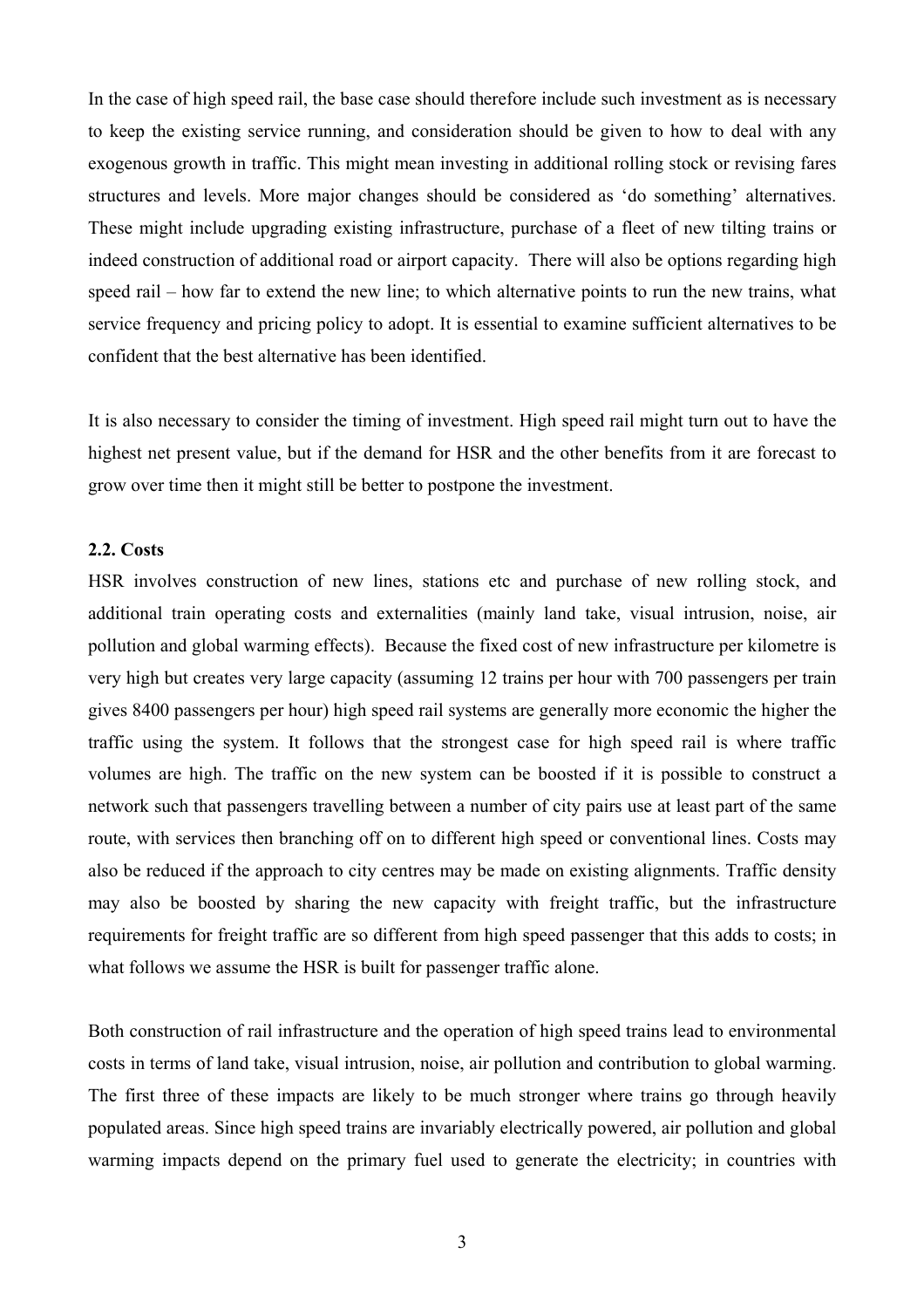extensive hydro or nuclear electricity these will be negligible, whereas where coal, oil and gas are used they will be more significant, as will other forms of air pollution.

An estimate of the energy consumption of high speed rail in comparison with other modes is shown in Table 1 (CE Delft, 2003). Whilst HSR may involve twice the energy consumption per seat km of an average train this may be substantially offset by higher load factors (the French TGV operates with an average load factor of 67%, whereas for conventional trains load factors are typically no more than an average of 40-45%. The reason for the difference is that the limited number of stops of the TGV makes it possible to enforce compulsory seat reservation and yield management techniques to a greater extent than on trains which also handle significant numbers of short distance passengers.). High speed rail clearly gives a substantial saving in energy over air, but the advantage over car, which arises because high speed rail typically operates at a higher load factor than car, is more marginal.

Table 1

Energy Consumption

(MJ/Seat Km)

| Petrol car on motorway              | 0.47 |
|-------------------------------------|------|
| Diesel car on motorway              | 0.34 |
| Passenger aircraft on 500 km flight | 1.8  |
| Inter City Train                    | 0.22 |
| High Speed Train                    | 0.53 |

Note: Based on CE Delft (2003) Appendix A. Figures for car are based on new cars in 2000 and assume 5 seats per car.

#### Source CE Delft (2003)

What matters in assessing the overall environmental impact of the HSR is not only load factors but also the source of the traffic. For traffic diverted from conventional rail, the environmental impact is likely to be somewhat worse, whilst for totally generated trips the impact is obviously worse (However, to the extent that generated trips are mainly trips taking advantage of low off peak fares to fill empty seats, reducing generated traffic may simply lead to lower load factors and no improvement in environmental performance). For trips diverted from car, and especially air, the impact is likely to be an improvement (particularly with respect to energy consumption and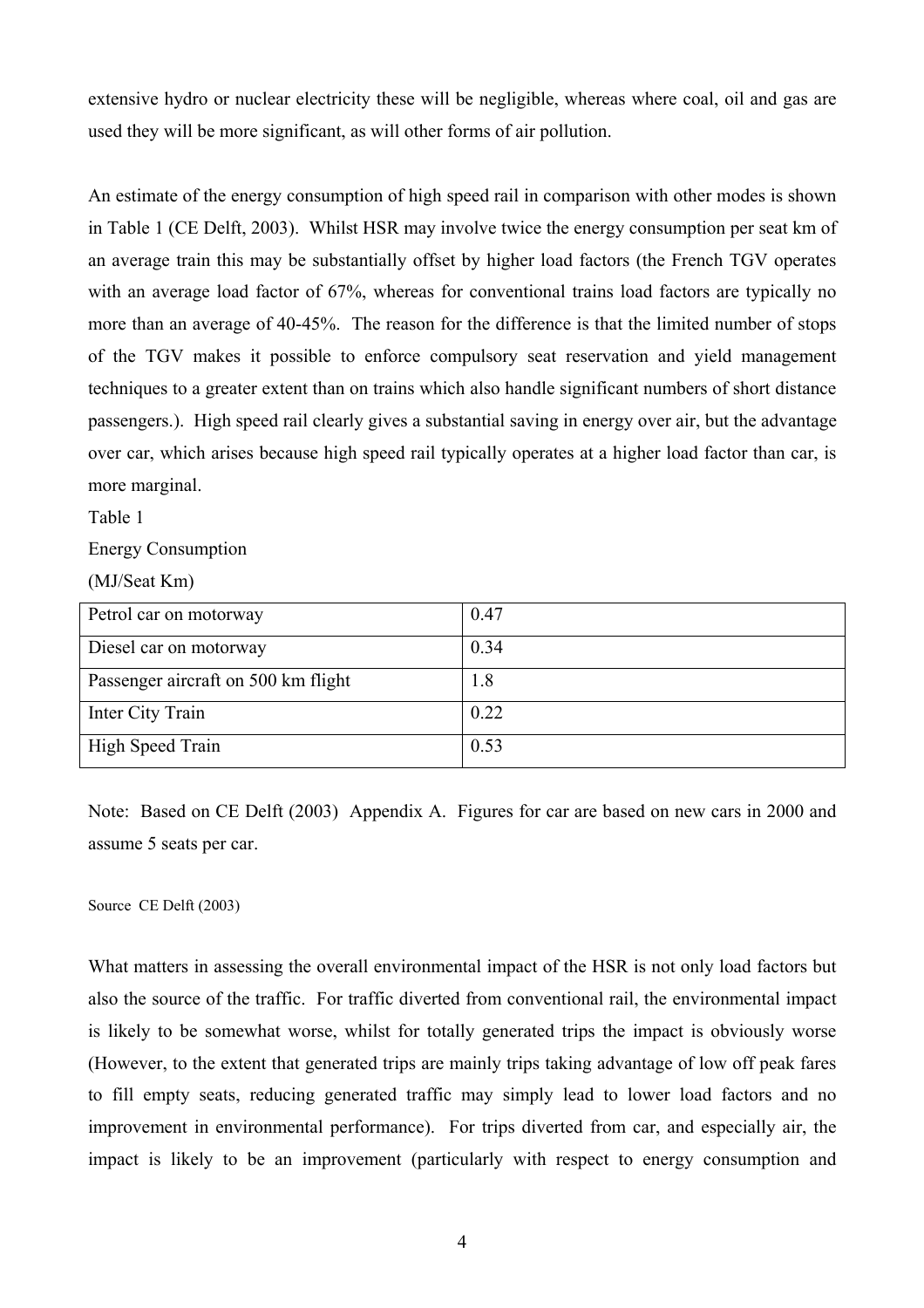greenhouse gases in the case of air). The benefits HSR brings from reduced externalities on other modes are considered further in the next section.

# **2**.**3 Benefits**

The principal benefits from HSR are:

- time savings
- additional capacity
- reduced externalities from other modes
- generated traffic
- wider economic benefits

Each of these elements will be discussed in turn.

Compared with a conventional train running at 160kmph, a high speed train will save some 35 minutes on a journey of 450km (SDG, 2004). Where the existing infrastructure is of poorer quality or is congested, the time savings may be substantially greater. When it comes to valuation, time savings are generally split into business, commuter and leisure. There is extensive research on the valuation of time savings; the current valuations used in rail schemes in Britain are as shown in Table 2. The high value for business time is based on the fact that much business travel takes place during working hours and directly reduces labour productivity, although questions have been raised on whether the full business value of time should be applied in this case on two grounds:

- many long distance business trips start and end outside normal working hours
- when travelling by train it is possible to work on the way (Hensher, 1977)

However, research has shown that firms are willing to pay the sort of rate implies by current valuations even in these circumstances, presumably because of the benefits they perceive in shortening long working days and having staff less tired (Marks, Fowkes and Nash, 1986)

The most recent review of evidence on values of time undertaken for the British government (ITS, 2003) and which led to the adoption of the values shown in Table 2, gave careful consideration to what was likely to happen to the value of time over time. The advice given by the British Department for Transport is that working time values, which are based on the wage rate, should rise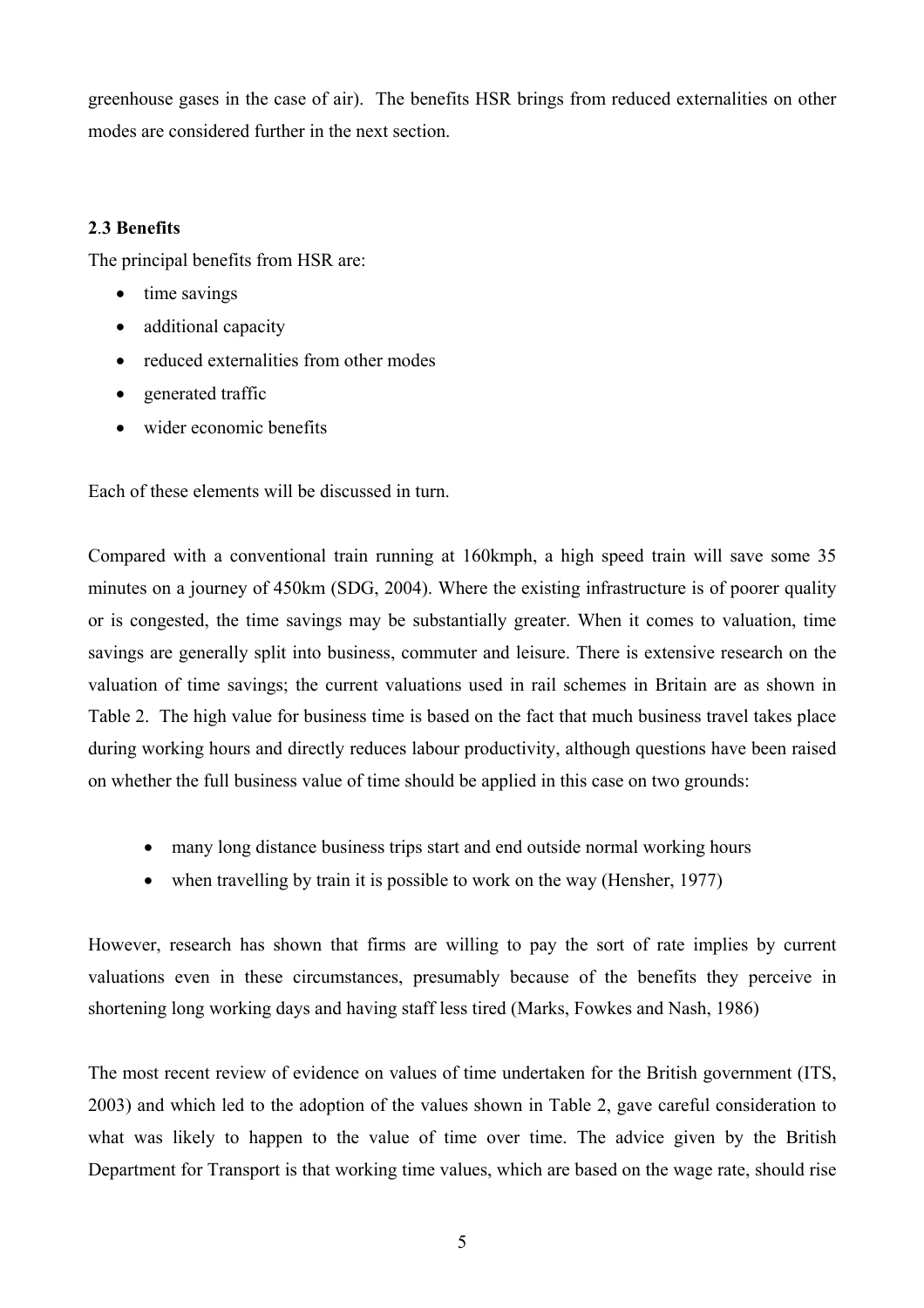in proportion to GDP, whilst non working time values have an elasticity of 0.8 to GDP. Thus long term growth of values of time is assumed to be in the range of 1.5-2% per annum.

| <b>Standard Valuations</b> | $(f)$ per hour, 2002 market prices) |
|----------------------------|-------------------------------------|
| Leisure                    | 446                                 |
| <b>Commuting</b>           | 5.04                                |
| <b>Business</b>            | 39.96                               |

**Table 2. Value of Time Savings for rail Passengers in the UK** 

Source: DfT: WEBTAG Unit 3.5.6 (www.webtag.org)

Additional capacity is obviously only of value if demand is exceeding the capacity of the existing route. But in those circumstances additional capacity may be of value not just in allowing for growth between the cities served by the high speed line, but also, by relieving existing lines of traffic, for other types of service such as suburban passenger or freight. Where the effect is to allow rail to carry traffic which would otherwise use other modes, the benefits may be quantified as the net user benefits plus net reduction in externalities minus the net cost of the change of mode. There is also clear evidence (Gibson et al, 2002) that running rail infrastructure less close to capacity benefits reliability; it may also lead to less overcrowding on trains. Both of these features are highly valued by rail travellers and especially business travellers (Wardman, 2001). It should be noted that capacity constraints also make the alternative of upgrading existing infrastructure more problematic; for instance, running higher speed tilting trains on infrastructure shared with slower traffic may not be feasible.

Typically a substantial proportion, but not all, of the new traffic attracted to rail will be diverted from other modes – mainly car and air (British studies such as Atkins, 2003, suggest that this may be of the order of 50%, with the remainder being totally new trips). To the extent that infrastructure charging on these modes does not cover the marginal social cost of the traffic concerned there will be benefits from such diversion. Estimation of these benefits requires valuation of marginal costs of congestion, noise, air pollution, global warming and external costs of accidents and their comparison with taxes and charges.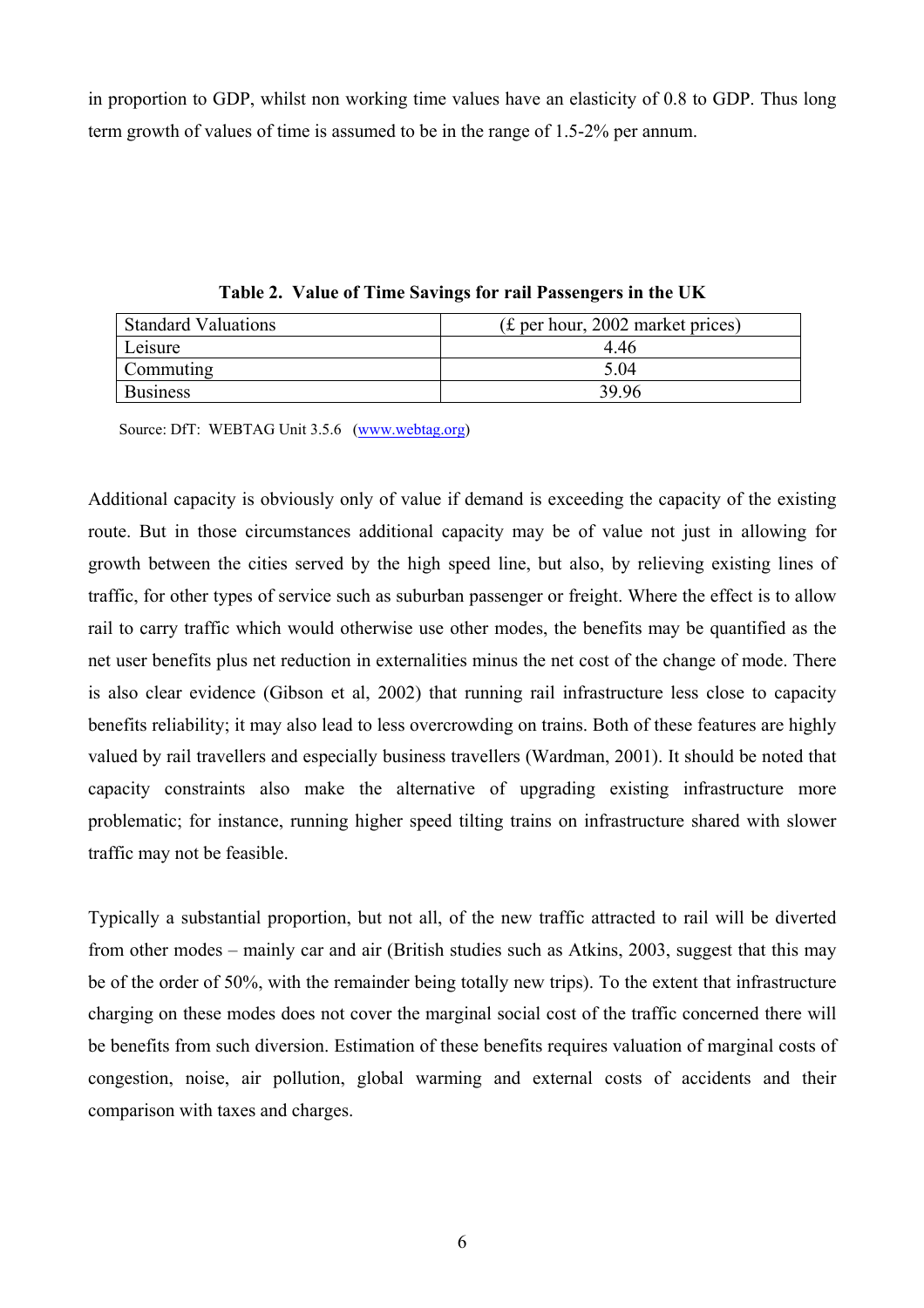INFRAS/IWW (2000) provides estimates of marginal external cost per passenger km for two European corridors, including accidents and environmental cost but excluding congestion. These are reproduced in Table 3, and show high speed rail between Paris and Brussels to have less than a quarter of the external cost of car or air. The higher load factors mean that high speed rail performs no worse over this corridor than does conventional rail on the much longer Paris-Vienna corridor; over longer distances the advantage over air is reduced as much of the environmental cost of air is at take-off and landing.

Table 3

# External Costs (euros/1,000 pkm)

|      | Paris-Vienna | Paris-Brussels |
|------|--------------|----------------|
| Car  | 40.2         | 43.6           |
| Rail | 11.7         | 10.4           |
| Air  | 28.7         | 47.5           |

# Source: INFRAS/IWW (2000)

Note: the measured externalities include accidents, noise, air pollution, climate change, urban effects and upstream/downstream effects, but not congestion or scarce capacity.

In the case of air, the absence of fuel tax means that there is normally no charge for environmental externalities, although this is crudely allowed for in some countries (including Britain) by a departure tax. (Value added tax (VAT) at the standard rate should not be seen as an externality charge since it does not influence relative prices except when charged on some modes and not others; in some cases in Europe VAT is charged on domestic rail and air fares, in asome on rail but not air and in some on neither). The other key issue for air is charging for slots at congested airports. The allocation of slots by grandfather rights, and charging structures based on average costs of running the airport (or less where there are subsidies) means that charges may not reflect congestion costs imposed on other planes, the opportunity cost of slots or the costs of expanding capacity. A further benefit of high speed rail may therefore be the release of capacity at airports for use by other, typically longer distance flights. Regarding accidents, there has never yet been a fatality on a purpose-built HSR, and the record of conventional rail is much better than car, though not bus or particularly air (Evans, 2003).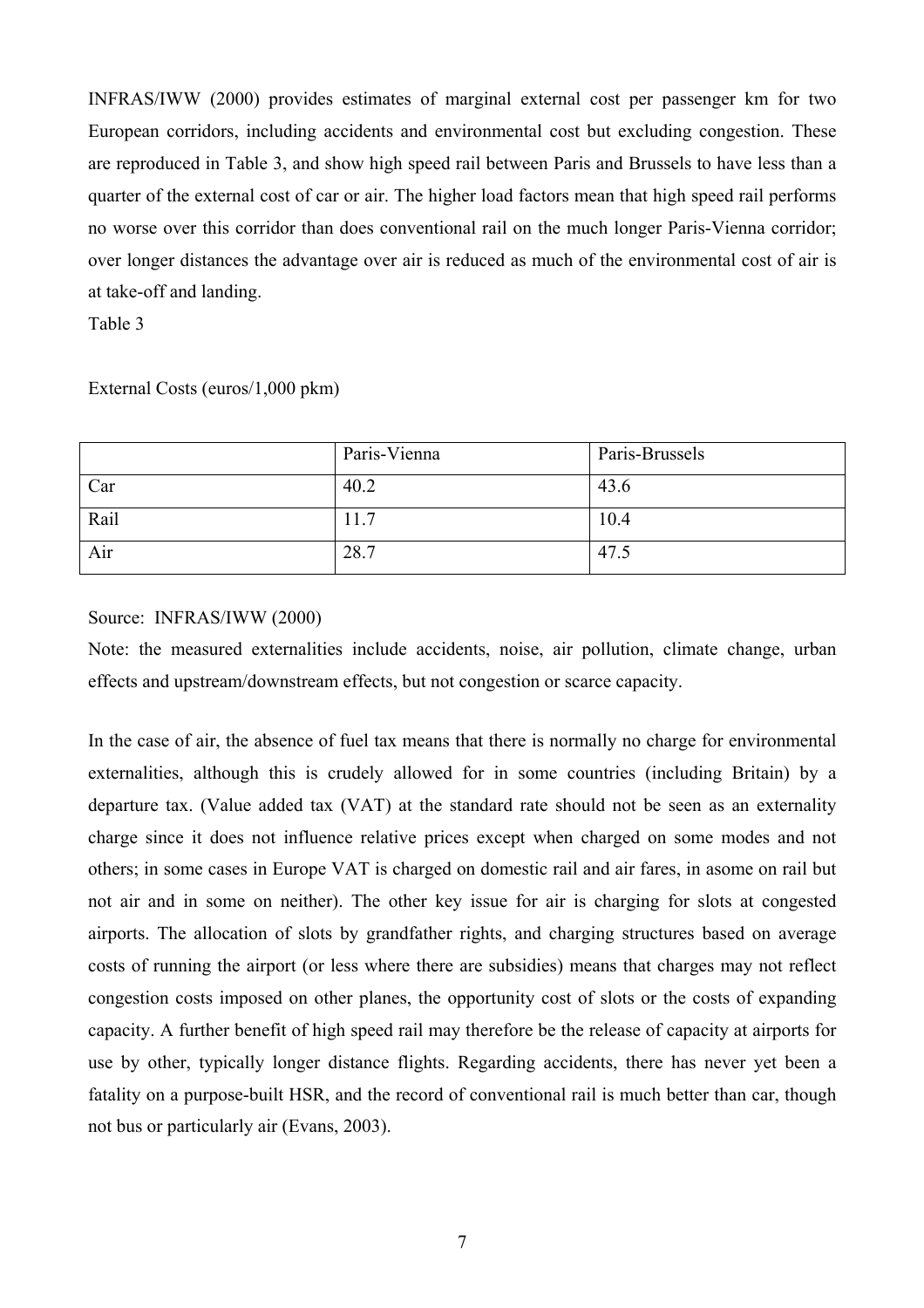Generated traffic leads directly to benefits to users, which are generally valued at half the benefit to existing users according to the rule of a half. But there has been much debate as to whether these generated trips reflect wider economic benefits that are not captured in a traditional cost benefit analysis. Leisure trips may benefit the destination by bringing in tourist spending, commuter and business trips reflect expansion or relocation of jobs or homes or additional economic activity.

The debate on these issues centres on whether these changes really are additional economic activity or whether it is simple relocated. In a perfectly competitive economy with no involuntary unemployment, theory tells us that there would be no net benefit. In practice, there are reasons why there may be additional benefits. Firstly, if the investment relocated jobs to depressed areas, it may reduce involuntary unemployment. The experience of Lille, which has been regenerated by its location at the cross roads of high speed lines between Paris, Brussels and London is often cited as an example. High speed rail tends to favour central locations, so if the aim is to regenerate major cities then it may be beneficial. However, if the depressed areas are at the periphery, this is the opposite of what is desired. High speed rail may also allow for expanded market areas and the exploitation of economies of scale, reducing the impact of imperfect competition, and encourage the location of jobs in major urban centres where there are external benefits of agglomeration (Graham, 2005). Any such impacts are most likely to be found in the case of service industries (Bonnafous, 1987).

Vickerman (2006) concludes that HSR may have additional benefits for these reasons, but that the effects are very variable and difficult to predict. They are likely to be much less important than the direct transport benefits of HSR; they will typically also apply to alternative transport infrastructure investments, so that whilst they improve the case for transport investment as a whole they do not necessarily benefit HSR against other modes.

Another key factor influencing the outcome of an appraisal is the choice of discount rate. Low discount rates favour capital intensive investments such as HSR. Practice varies substantially within the European Union; In Britain the current practice is to discount at a pure time preference rate of discount of 3.5%, reducing to 3% after 30 years, but to allow for capital shortages by requiring a benefit/cost ratio of at least 1.5 and preferring projects where it is at least 2. DG Regio recommends a 5% social discount rate. Given that HSR is very capital intensive and has a long life with growing benefits over time, a low discount rate will favour investment in HSR.

# **3. Empirical examples**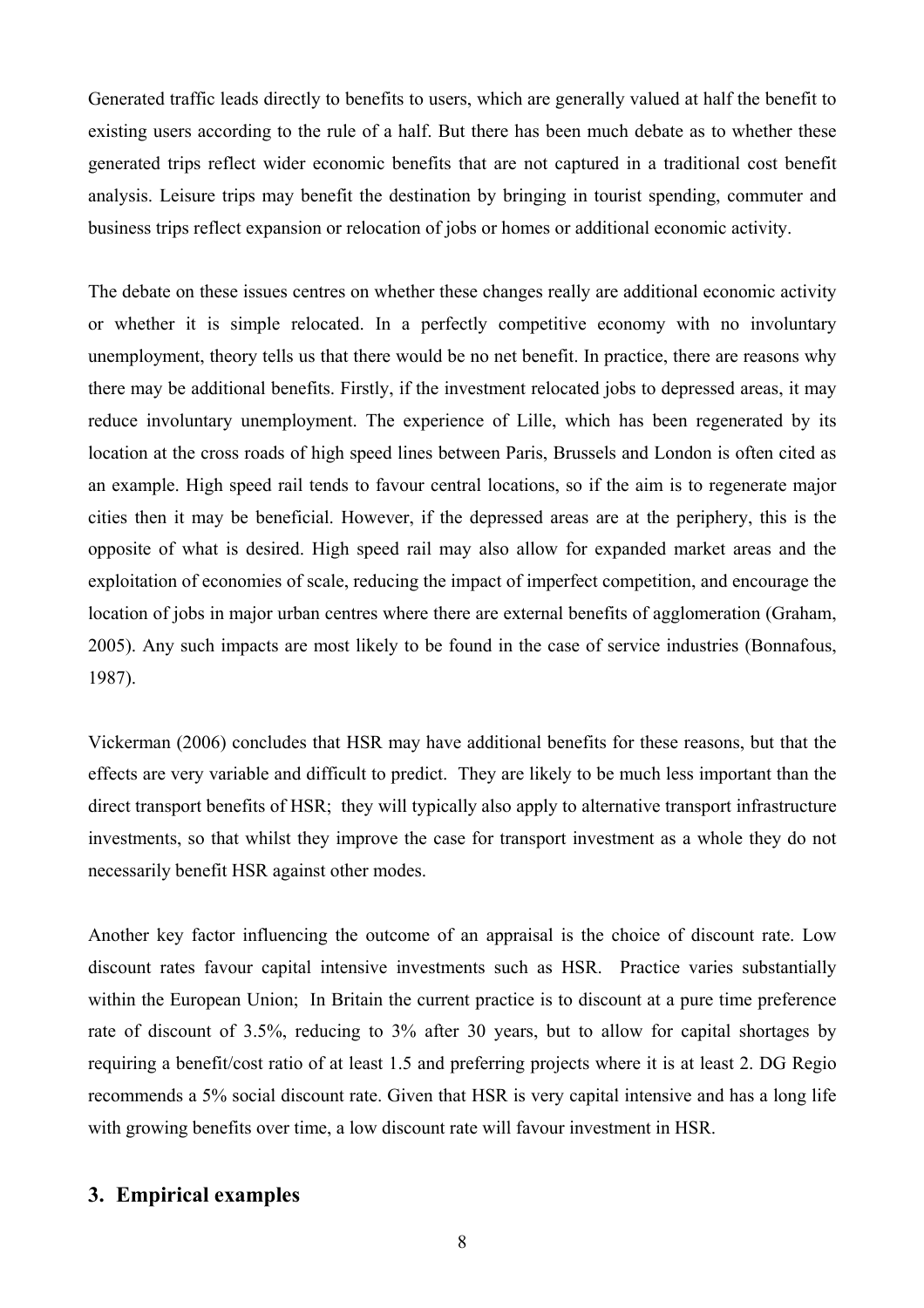In this section we will examine two empirical case studies, in radically different circumstances and with widely differing results. Firstly we look at a study of a new North-South high speed rail line in Britain, undertaken for the Strategic Rail Authority by a consortium led by the consultants W.S. Atkins (SRA). Then we look at a study of the actual Madrid-Seville line.

#### **3.1. British HSR proposals**

The Atkins study took place in a context of rapid growth in rail passenger and freight traffic in recent years (Fig 2), leading to severe overcrowding on both long distance passenger services and London commuter services, and a lack of capacity for further growth in freight. Thus a major objective of the scheme was to relieve existing routes, as well as providing faster more competitive services between the major cities. This rather general remit led to the need to generate and study a wide range of options. Altogether some fourteen options were studied in depth, the main issues being whether to have a single route north from London which might split further north to serve cities up the east and west sides of the country, or two have two separate routes, and how far north to go. The obvious starting point would be a new route from London to the heavily populated West Midlands. The further north the line was extended, the less heavily used the new sections would be, but this effect might be offset by the fact that these extensions attract additional traffic on to the core part of the network. It is a characteristic of British geographically that a single line could serve the major cities of London, Birmingham, Leeds, Newcastle, Edinburgh and Glasgow, whilst a conventional or high speed branch could serve Manchester.

#### **Figure 2: Rail Passenger and Freight Volumes (1979 to 2004/05)**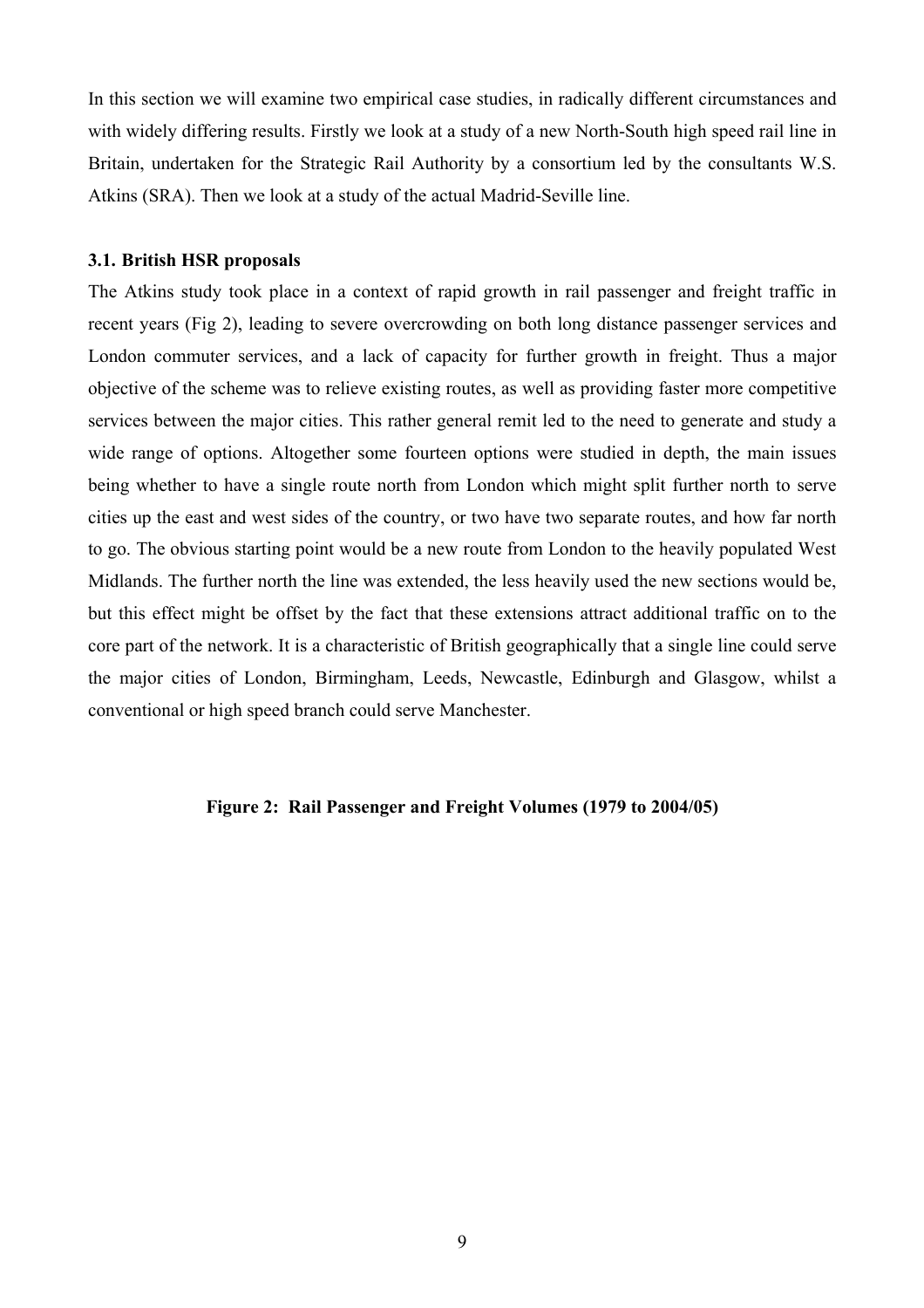

Sources: Transport Trends, 2002 Edition, Department For Transport and National Rail Trends, SRA

Note: The Hatfield accident in October 2000 led to severe speed restrictions being imposed which temporarily halted traffic growth

It was forecast that the new line if built to its extremities would attract nearly 50m passenger trips per year in 2015, although most of these would only use part of the route. This high figure reflects the high population density of Britain and the large number of origin-destination pairs that the line would serve. Of these around two thirds would be diverted from existing rail routes and the remainder split almost equally between diversion from other modes and newly generated trips. Most of the forecast diversion occurred from car – the forecast of diversion from air was surprisingly low given experience of the impact of HSR on air traffic elsewhere.

The original appraisals were undertaken with a life of 30 years and a discount rate of 6%; the British government has subsequently modified its practice to have a life of 60 years and a discount rate of 3.5%. Despite the simultaneous introduction of a big allowance for optimism bias in the estimates of costs (67% in the case of capital costs plus a 25% programme bias), the result is a substantially higher ratio of benefits to costs in subsequent appraisals. Results of the appraisal of two options are shown in Table 4. Option 1 is the line from London to the West Midlands. which is the obvious first phase of any high speed rail programme in Great Britain, and is seen to be well justified in its own right. But option 2, the extension through to both Manchester on the West Coast route and right through to Scotland via the East Coast, is also shown to be justified, with an incremental benefit-cost ratio representing good value for money. It is obviously important,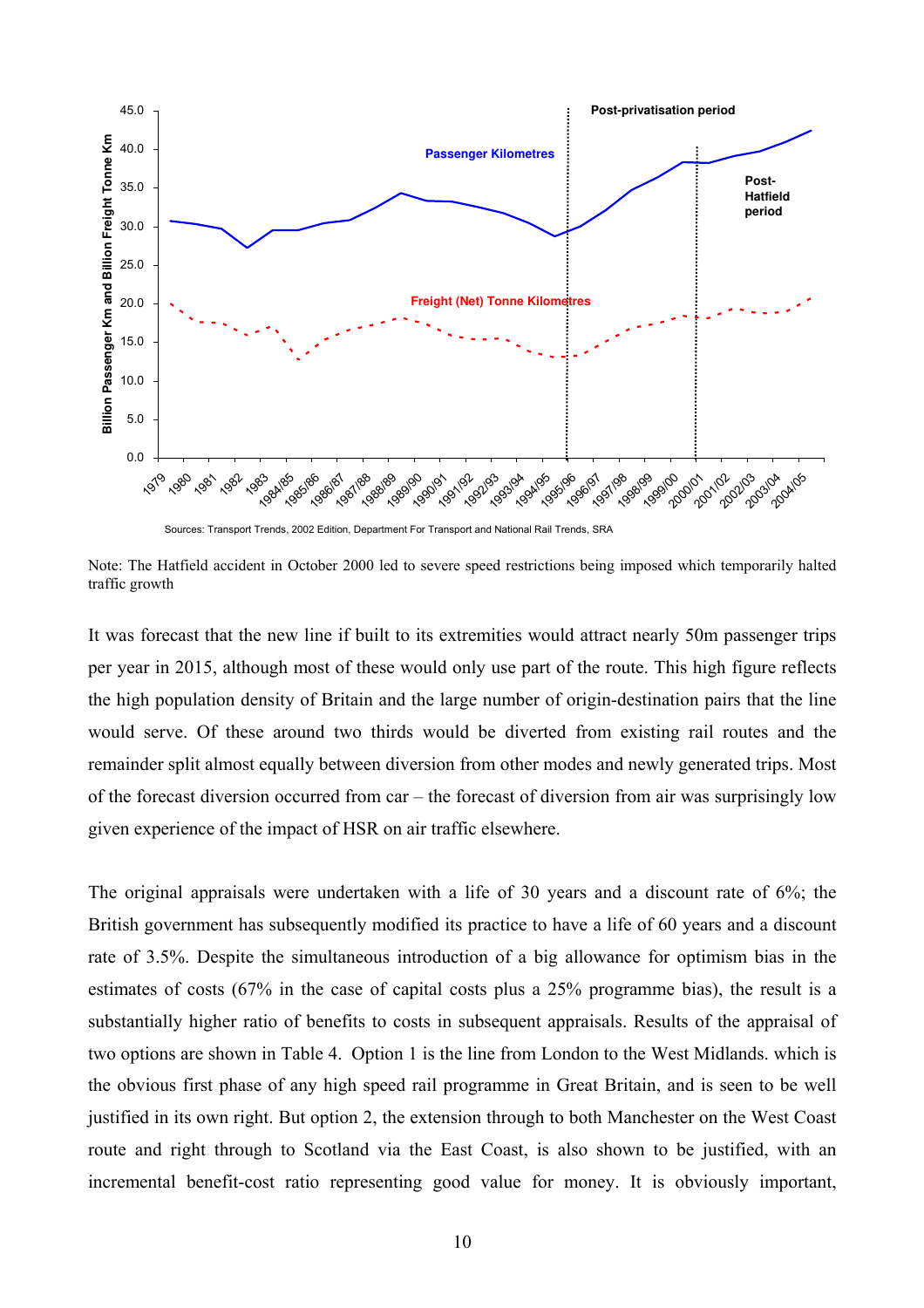however, to examine the issue of timing and phasing. The study showed that, if feasible, immediate construction of the whole line was the best option.

A number of other factors have added to the case since the original appraisal. Firstly is the failure to upgrade the East Coast Main Line, an investment that was assumed to be part of the base case in the study. Whilst this should certainly still be considered as an option, given the delays and cost overruns with the upgrading of the parallel West Coast route compared to the more satisfactory experience in the construction of the wholly new high speed line to the Channel Tunnel, it is less likely to be favoured now. At the same time, the government has announced its intention of introducing nationwide road pricing within the next ten years, adding to the forecast high speed rail traffic..

 Although net revenue more or less covers operating costs for both options, the capital cost can only be justified by non financial benefits and released capacity. A breakdown of the composition of costs and benefits for option 1 is given in Table 5. Some 78% of benefits take the form of time savings and reduced overcrowding with 19% due to increased net revenue and only 3% taking the form of reduced road congestion and accidents. The value of the released capacity was not included in this analysis, but adds some 7% to the overall benefits.

On balance it was thought that the non quantified environmental benefits were slight. It is an interesting question whether more of the user benefits could be captured as revenue by more sophisticated yield management techniques than the simple fare structure modelled. Such yield management methods are already in use on other high speed services, including Eurostar services between London, Paris and Brussels. They might also boost benefits by increasing diversion from air; in the study this was found to be rather small on the assumption that rail fares would on average exceed those by air for traffic between London and Scotland.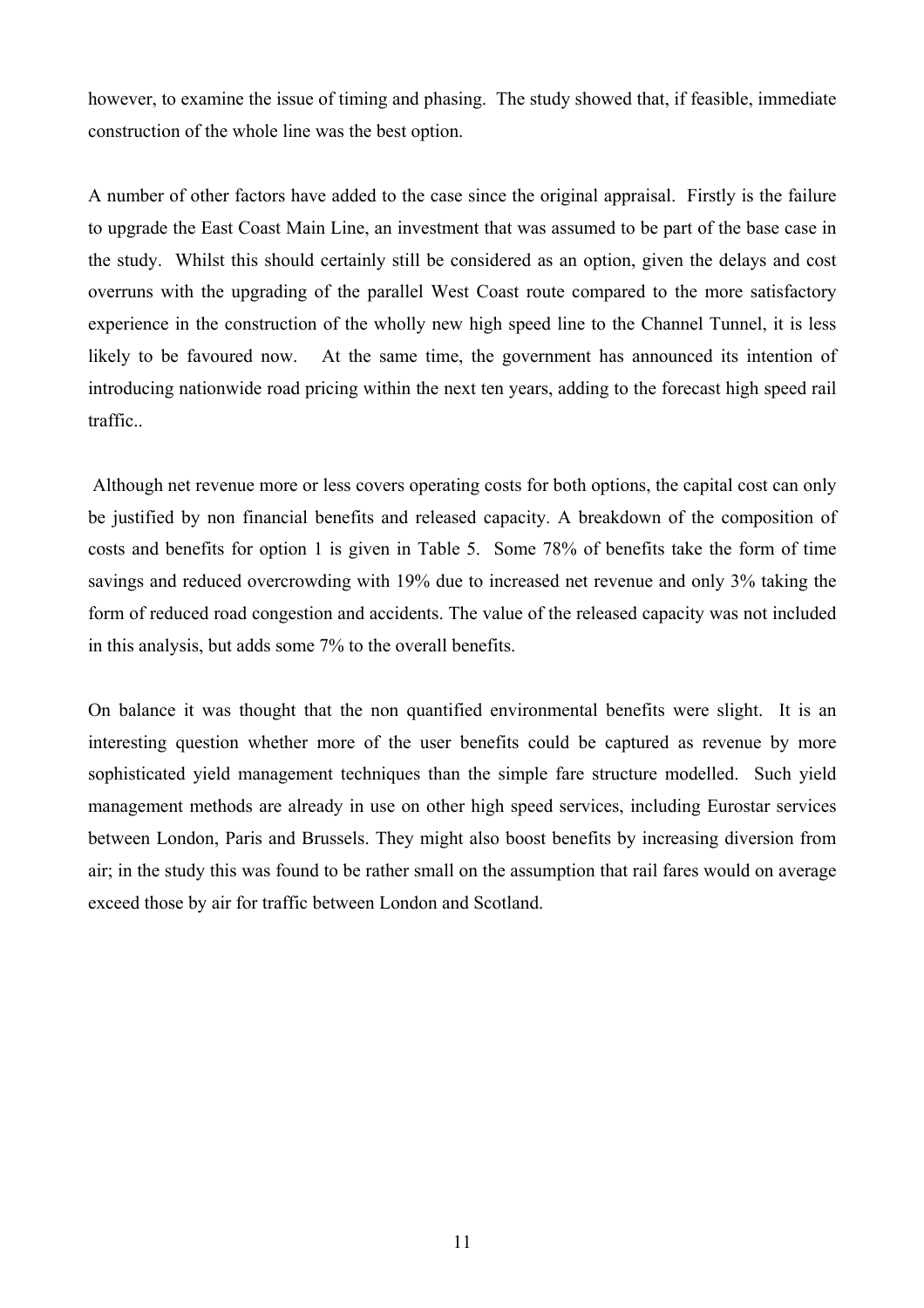|                        | Option 1 | Option 8 |
|------------------------|----------|----------|
| Net revenue            | 4.9      | 20.6     |
| Non financial benefits | 22.7     | 64.4     |
| Released capacity      | 2.0      | 4.8      |
| <b>Total benefits</b>  | 29.6     | 89.8     |
| Capital costs          | 8.6      | 27.7     |
| Net operating costs    | 5.7      | 16.3     |
| <b>Total costs</b>     | 14.4     | 44.0     |
| <b>NPV</b>             | 15.3     | 45.7     |
| B/C                    | 2.07     | 2.04     |

|  |  | Table 4. Appraisal of Options 1 and 8 (£bn PV) |  |  |
|--|--|------------------------------------------------|--|--|
|--|--|------------------------------------------------|--|--|

Source Atkins (2003) Summary report, Addendum, Table 2.1 with transcription errors corrected

# **Table 5: Cost Benefit Analysis Results, Option 1**

|                                   | % of Total Benefits or Costs |
|-----------------------------------|------------------------------|
| <b>Benefits – Revenue</b>         |                              |
| <b>HSL Revenue</b>                | 64%                          |
| Classic rail revenue              | $-45%$                       |
| Net rail revenue                  | 19%                          |
| <b>Benefits – Users</b>           |                              |
| Journey time/reduced overcrowding | 76%                          |
| Accidents                         | $2\%$                        |
| <b>Total User Benefits</b>        | 78%                          |
| <b>Benefits – Non-users</b>       |                              |
| Journey time/veh operating costs  | 3%                           |
| <b>Total Non-User Benefits</b>    | 3%                           |
| <b>Present Value Benefits</b>     | 100%                         |
| <b>Costs</b>                      |                              |
| Capital                           | 69%                          |
| <b>HSL</b> Operating              | 41%                          |
| Classic operating                 | $-9\%$                       |
| <b>Present Value Costs</b>        | 100%                         |

Source: Atkins (2003) unpublished full report

In summary, then, this study of Britain found a strong case for high speed rail, based on the high patronage that could be attracted by a single line linking most of the major conurbations of Britain, in the context of growing demand leading to severe overcrowding and shortages of capacity on the existing infrastructure. In the following section we look at a contrasting situation – that of Spain.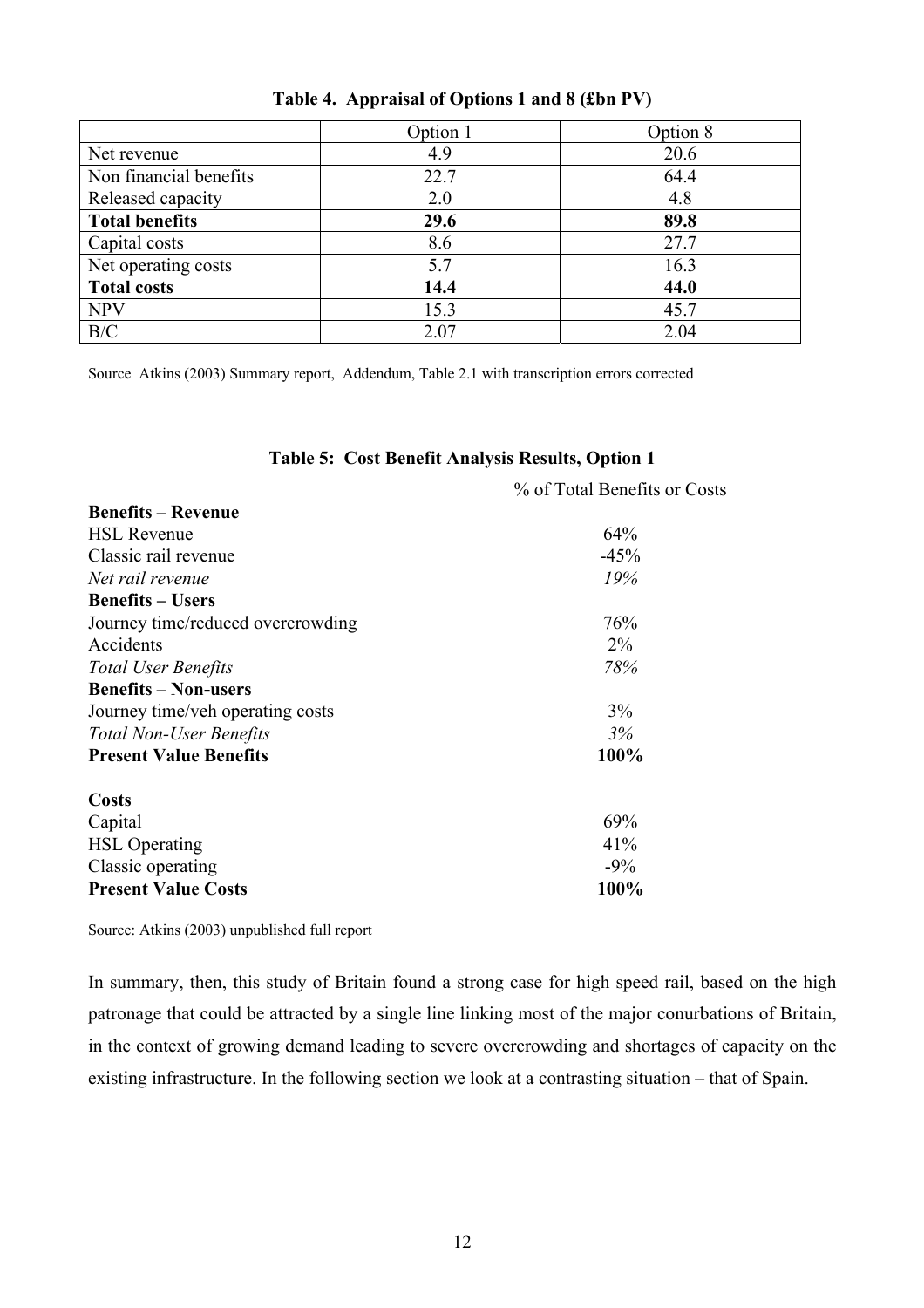# **3.2 Spanish Experience**<sup>1</sup>

The construction of the first high-speed line in Spain was carried out between 1987 and 1993. The Madrid-Sevilla line started its operations in April 1992, with a demand highly influenced by the Universal Exhibition held at Sevilla in 1992 (EXPO) and the pricing policy applied by RENFE.<sup>2</sup>

The Madrid-Sevilla corridor includes several routes<sup>3</sup> (commuting, long-distance and services provided to other destinations using high-speed infrastructure but with *Talgo* technology).

High speed train is the transport option with the lowest generalized cost in this corridor, but not the fastest mode. Air transport has the lowest travel time in the Madrid-Sevilla corridor, after accounting for access and waiting times. The advantage of the HSR with respect to air transport appears when tariffs of both modes are compared. These differences in the generalized costs have induced changes in the modal split to the benefit of HSR. Diverted traffic comes mainly from conventional train and air transport.

Regarding the impact of the Madrid-Sevilla HSR on other transport operators, the main effects which must be considered are those on air transport (Iberia and airports), on conventional railways and on road transport. For air transport between Madrid and Sevilla, the introduction of the HST has induced a demand downshift of 50%, diminishing the load factor and flight frequency. The Sevilla airport suffered a reduction of 25% in its use, as Madrid-Sevilla represented 50% of airport traffic. Given the investments which were carried out in the airport of Sevilla in order to accommodate the peak of demand induced by the exhibition EXPO-92, and more recent investment at Barajas airport in Madrid, it is unlikely that this diversion will have significantly reduced congestion although it will certainly have reduced pollution from air transport.

For conventional railway transport, RENFE has also been affected by the introduction of the new product. The Madrid-Sevilla, Madrid-Malaga and Madrid-Cordoba links were amongst the main twenty lines of the company. Conventional trains have lost the major part of their traffic in this corridor; therefore an efficient solution might be to consider the closure of the conventional infrastructure. However, the impossibility of carrying goods on the new infrastructure makes this

<sup>&</sup>lt;sup>1</sup> See De Rus and Inglada (1993) (1997).

<sup>&</sup>lt;sup>2</sup>Price reductions of 30% for the journey Madrid-Sevilla and 50% for Madrid-Ciudad Real were introduced in order to offset the effects of the demand decrease after the closure of EXPO (October 1992). These low prices have induced high-load factors for HSR, but are far from allowing the company to break even.

<sup>3</sup> Madrid-Sevilla, Cordoba, Ciudad Real, Puertollano, Malaga, Cadiz and Huelva; Cordoba-Sevilla, Ciudad Real and Puertollano; Sevilla-Ciudad Real and Puertollano; and Ciudad Real-Puertollano. Destinations not serviced by high-speed trains, namely Malaga, Cadiz and Huelva, are included because *Talgo* services use part of the HSR track.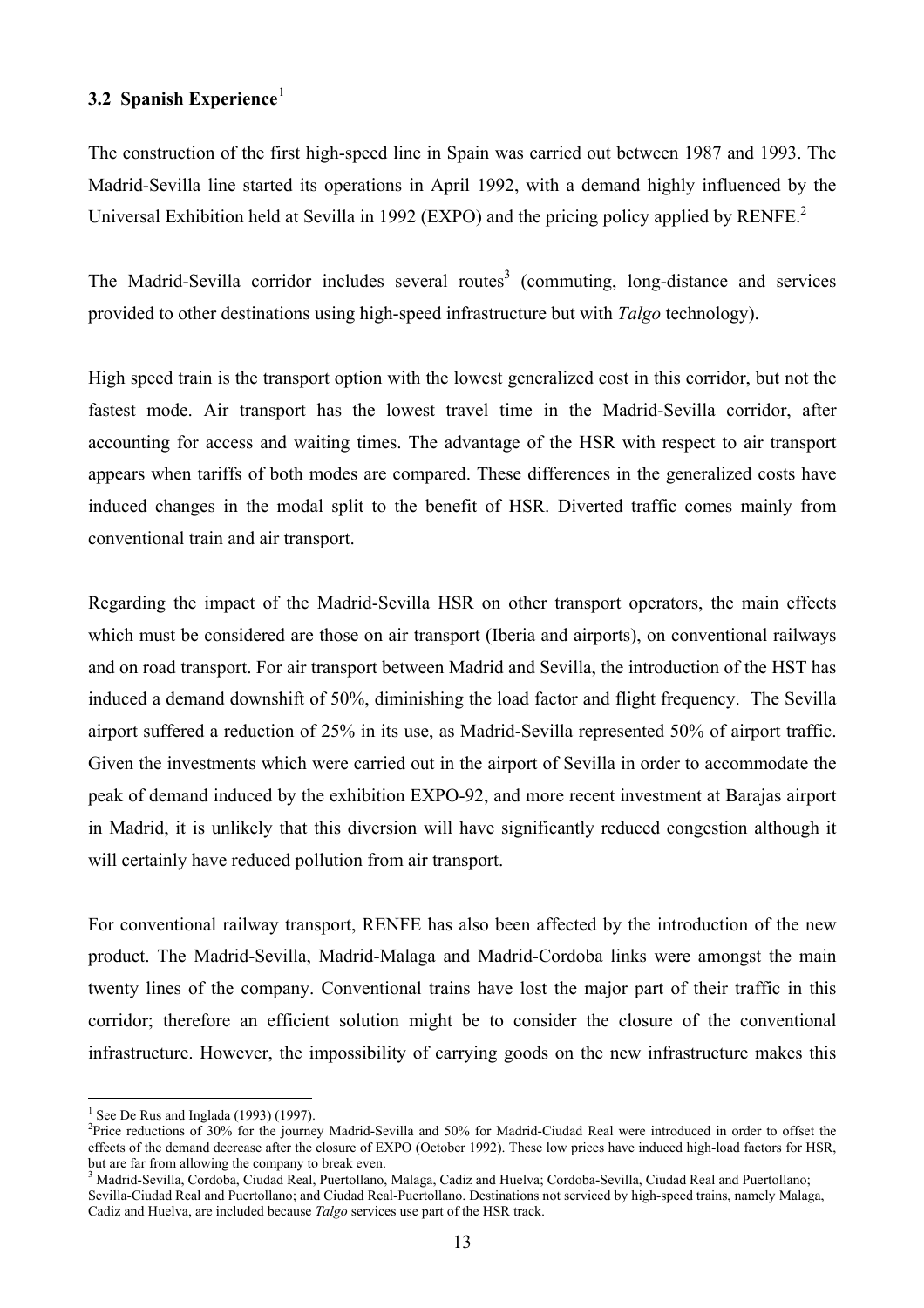scenario unfeasible.

HSR long distance services and bus transport are hardly substitutes at current prices. In commuter services, and taking into account the low prices introduced by RENFE, bus operators are certainly affected by HSR.

Given the demand volumes in this corridor, the main benefits obtained from the investment in high speed rail are derived from time savings obtained when users shift from slower transport modes, and gains from generated traffic. It has also been argued that one of the key benefits of HST has been the increase of land value in Ciudad Real. Nevertheless, this benefit is a consequence of the improvement in accessibility to this city, which is already accounted for in the reduction of travel time between Madrid and Ciudad Real. To include this effect in the analysis would lead to double counting.

In order to evaluate the economic effects of HST, it is required first to have an estimation of the demand for the period which is going to be considered for the analysis. To obtain this estimate, surveys carried out by RENFE in the Madrid-Sevilla corridor have been consulted, and real data of HSR for the period 1992–1994 and four months of 1995 have been used. Additional information was supplied by Iberia, RENFE and bus companies operating in the corridor. The main components of the demand (generated and diverted traffic) have been obtained for each market segment (commuters, long distance and Talgo) and each transport mode.

The evolution of demand for the 30 years project life (40 years in the sensitivity analysis) is estimated assuming that the Spanish GDP will grow from 1997 onwards at a rate of 2.5%, the elasticity of demand with respect to GDP is assumed to be 1.25 and that HSR fares will not be reduced below average variable costs.

Using this demand estimation, the social profitability of the HSR has been estimated. Benefits of the HSR are obtained from 1992 onwards, after the starting of the service. Costs and benefit present values are discounted with a 6% social discount rate.

The HSR costs have a fixed component (infrastructure), semi-fixed (trains) and variable (operating costs). In this evaluation it is considered that prices (net of tax) of the infrastructure, trains and operating costs, measure opportunity costs except in the case of labour. HSR infrastructure was built between 1987 and 1992, at a cost (including taxes) of 500 billion pesetas of 1996. HSR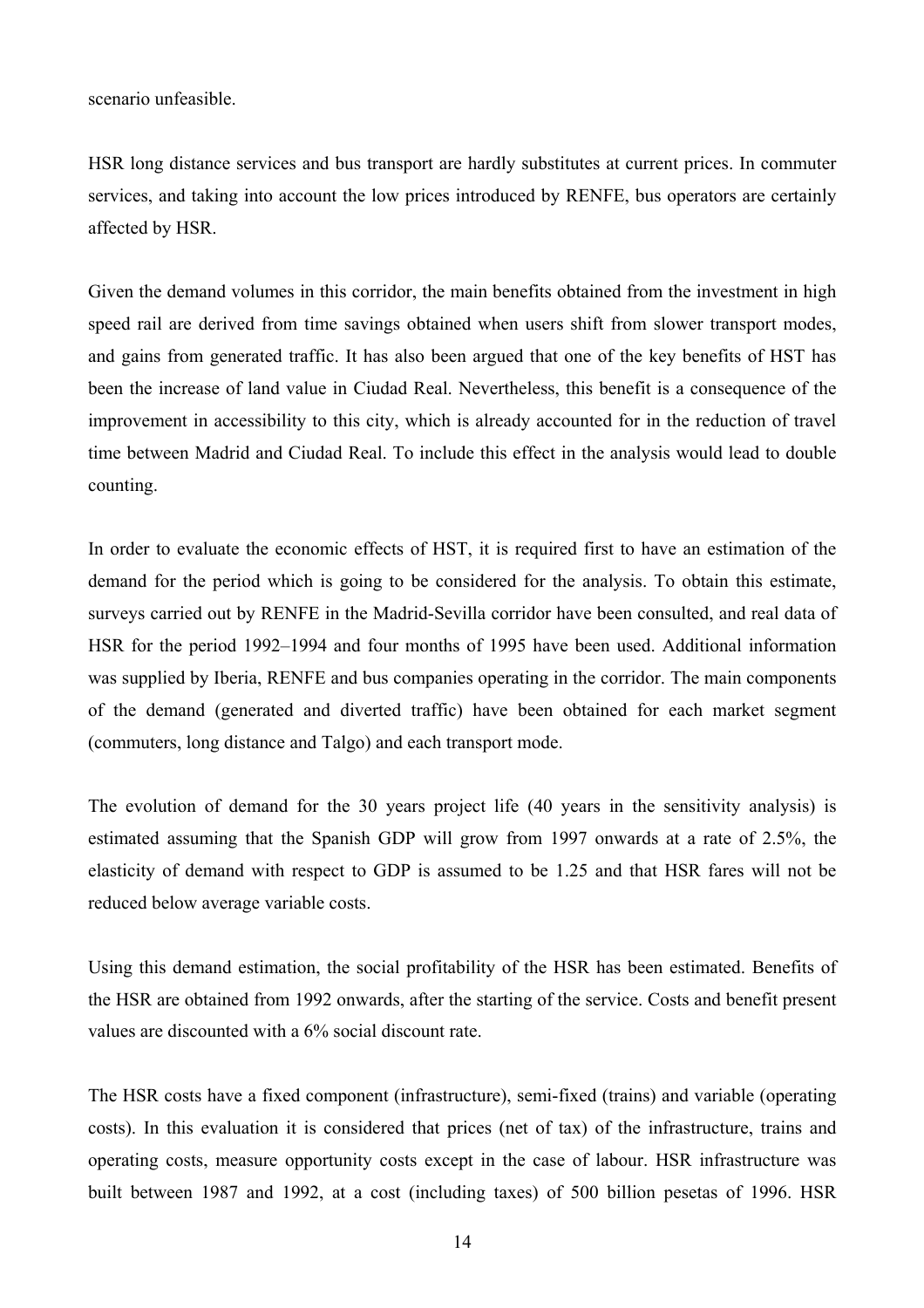benefits are mainly obtained from time savings and generated traffic.

Benefits and costs of the first HSR line in Spain are summarized in Table 6. The NPV is -258 billion pesetas at 1987 prices, using a social discount rate of 6%. Table 5 shows the sensitivity of results to different assumptions: life of the project (40 years); shadow pricing of labour; increase of 25% in generalized costs of car, train and bus; GDP growing at a 3% rate. These changes do not affect the main findings of this evaluation.

A simple financial analysis of the project shows a NPV of –314 billion pesetas of 1987, which indicates that an economic evaluation of HSR, considering all social costs and benefits, reveals an 18% improvement on its performance. As Table 5 shows, the main source of benefits of the HSR is generated traffic (44% of the total benefits of the project).

Benefits of diverted traffic are not limited to time savings (22.5% of total benefits). The reduction in operating cost in other transport modes is also important. The shift to HSR of journeys by car forms 8.9% of the total benefits; cost savings from railway and air transport yield benefits of 9.4 and 9.6% respectively. The savings in bus operator costs are not significant. Benefits from the reduction in congestion and accidents are only 4.6% of the benefits.

#### **Table 6. Benefits of high-speed train in Spain (millions of 1987 pesetas)**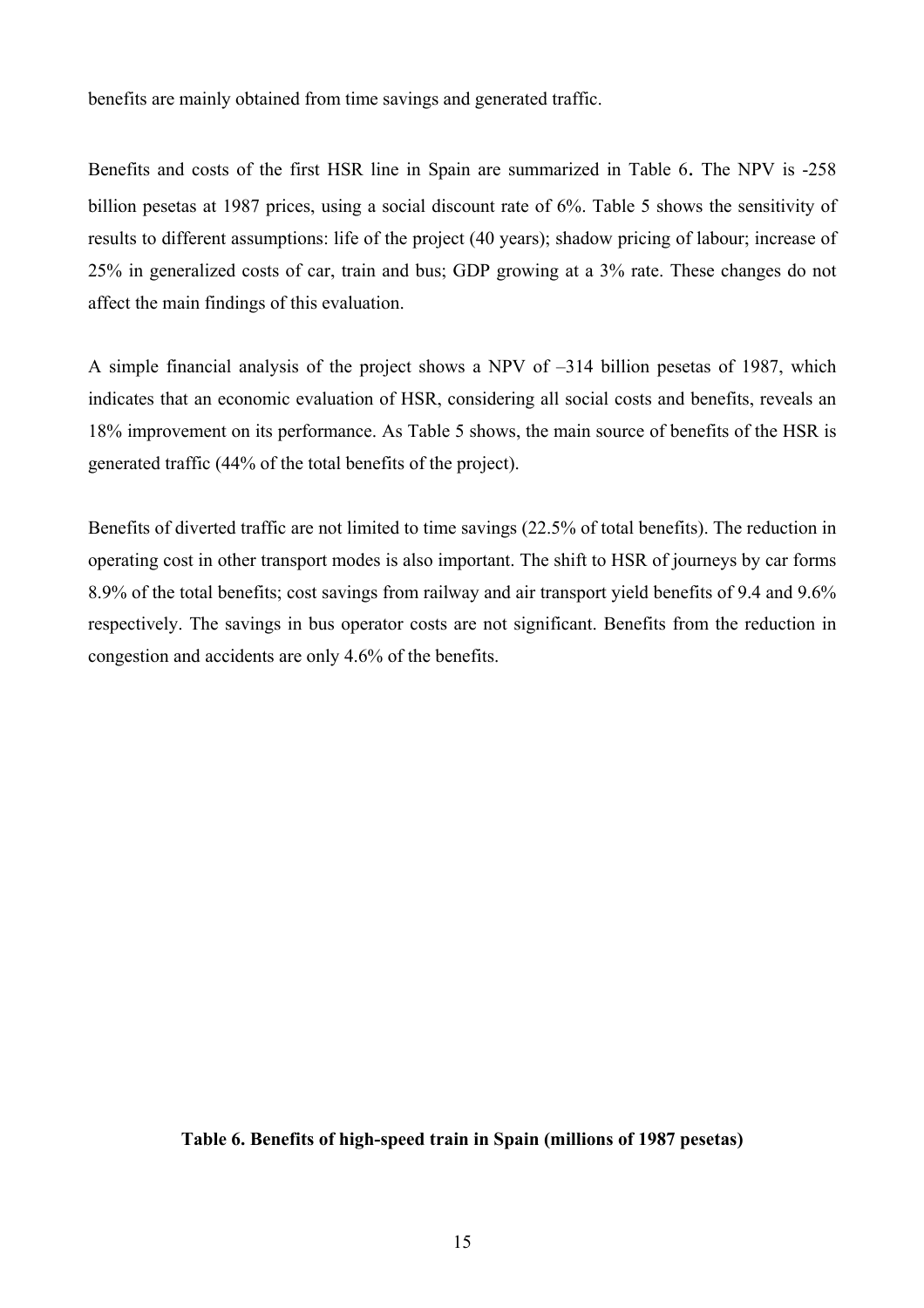|                          | Social benefit<br>of HST* | GDP growth<br>rate $(3%)$ | Project life<br>$(40 \text{ years})$ | Shadow prices<br>for labour | Increase of 25% in<br>generalized costs of<br>car, train and bus |  |
|--------------------------|---------------------------|---------------------------|--------------------------------------|-----------------------------|------------------------------------------------------------------|--|
|                          |                           |                           |                                      |                             |                                                                  |  |
| Costs                    |                           |                           |                                      |                             |                                                                  |  |
| Infrastructure           | $-237.761$                | $-237.761$                | $-237.761$                           | $-200.575$                  | $-237.761$                                                       |  |
| Residual value           | 17.636                    | 18.546                    | 5.816                                | 17.636                      | 17.636                                                           |  |
| Trains                   | $-58.128$                 | $-61.003$                 | $-61.700$                            | -58.128                     | $-58.128$                                                        |  |
| Maintenance              | $-41.410$                 | $-41.410$                 | $-45.022$                            | $-41.410$                   | $-41.410$                                                        |  |
| Operation                | $-135.265$                | $-140.575$                | $-155.516$                           | -135.265                    | $-135.265$                                                       |  |
| <b>Time savings</b>      |                           |                           |                                      |                             |                                                                  |  |
| deviated traffic:        |                           |                           |                                      |                             |                                                                  |  |
| - Conventional train     | 37.665                    | 39.950                    | 44.582                               | 37.665                      | 55.119                                                           |  |
| – Car                    | 4.617                     | 4.898                     | 5.469                                | 4.617                       | 9.779                                                            |  |
| – Bus                    | 1.958                     | 2.079                     | 2.321                                | 1.958                       | 2.867                                                            |  |
| - Air transport          | O                         | O                         |                                      |                             |                                                                  |  |
| <b>Generated traffic</b> | 86.718                    | 92.080                    | 102.951                              | 86.718                      | 92.703                                                           |  |
| Costs savings            |                           |                           |                                      |                             |                                                                  |  |
| - Conventional train     | 18.505                    | 19.629                    | 21.906                               | 18.505                      | 18.505                                                           |  |
| – Air transport          | 19.020                    | 20.157                    | 22.460                               | 19.020                      | 19.020                                                           |  |
| - Bus                    | 1.680                     | 1.783                     | 1.990                                | 1.680                       | 1.680                                                            |  |
| - Car operating costs    | 17.412                    | 18.471                    | 20.618                               | 17.412                      | 17.412                                                           |  |
| - Congestion             | 4.896                     | 6.284                     | 7.486                                | 4.896                       | 4.896                                                            |  |
| - Accidents              | 4.128                     | 4.363                     | 4.867                                | 4.128                       | 4.128                                                            |  |
| Net present value of HST | $-258.329$                | $-252.509$                | $-259.533$                           | -221.143                    | $-228.819$                                                       |  |

\* Project life (30 years), GDP growth (2.5%), social discount rate (6%)

It has been argued that the linking of the Spanish high-speed rail with the European HSR network would improve, in a significant way, the social profitability of the project. However, journey times in HSR from Sevilla (and even Madrid) to many European cities are too long to challenge the comparative advantage of air transport in long-distance journeys.

Construction costs for HSR in Spain are typically much lower than in Britain due to reduced population density. But the key reason for the poor performance of the Madrid-Seville line is the low traffic volume, which has only recently reached 5m passengers p.a. more than 10 years after opening. The recognition that traffic volumes are the key to the case for HSR leads us to examine the issue of breakeven traffic volumes in more depth in the next section.

# **4. Breakeven traffic volumes**

## **4.1 The model**

In this section we outline a simple model designed to give a rough idea of the breakeven traffic volume for HSR and go on to apply it to see how this volume varies with circumstances.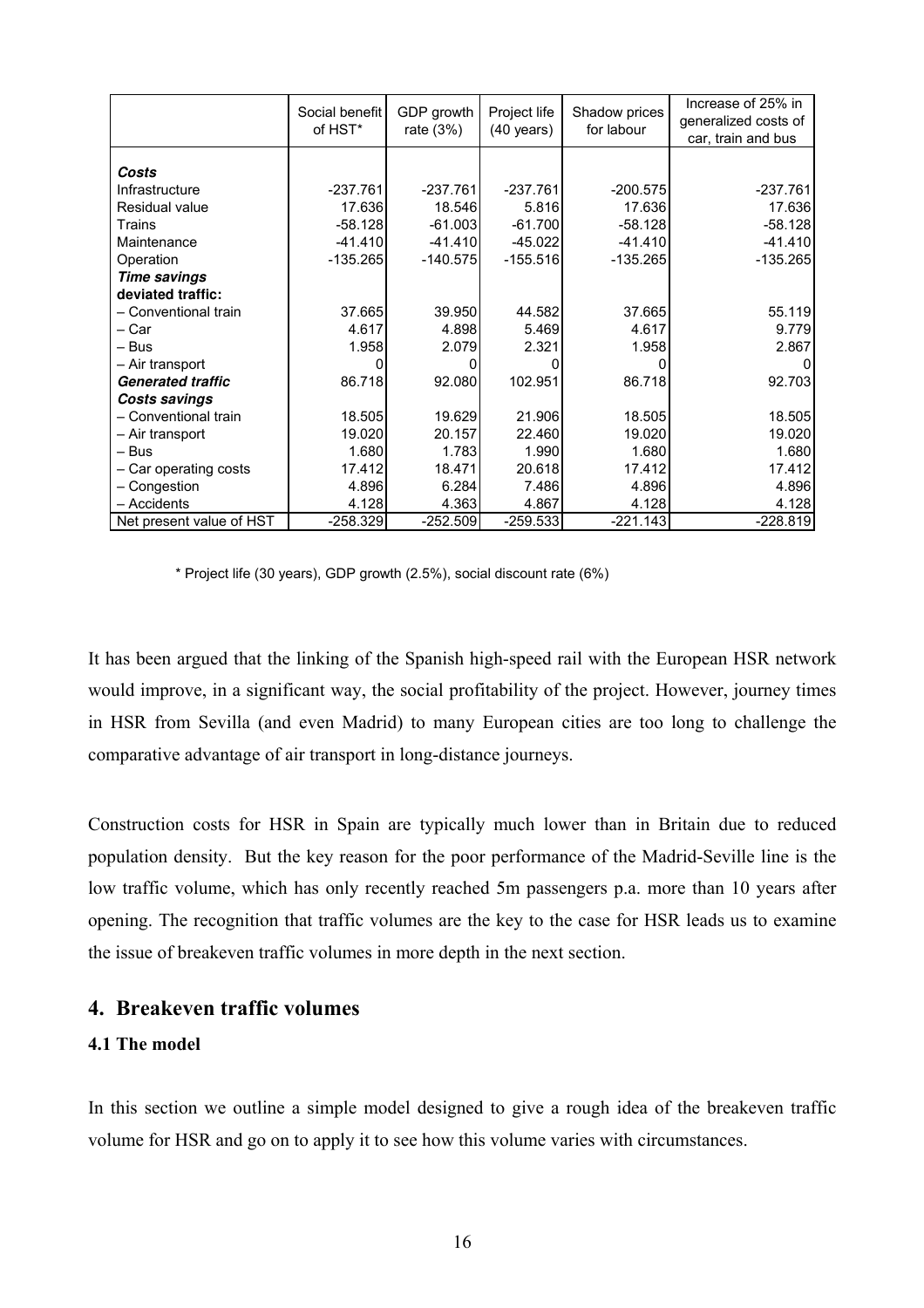Let us consider the case of a project consisting of the construction and operation of a new high speed railway line. This project has a life of *T* years. The construction firm builds the rail infrastructure and superstructure, and the operator buys the rolling stock during some initial period, which will be considered as the year of reference ( $t=0$ ) and thereafter when it requires replacement. From  $t=0$  to  $t=T$ , the railway operator charges a regulated fare  $\bar{p}$  and each year receives Q users, assumed to be constant during the life of the project. $2$ 

Investment costs (construction and the present value of rolling stock), expressed as opportunity costs are equal to *I*, evaluated in constant terms of year *t*=0. During the life of the project, the operator<sup>3</sup> incurs some annual costs of maintaining and operating the rail track, stations, signalling and other fixed plants, and the operating costs of labour and energy consumed in train operation. Some maintenance costs (track, stations, rolling stock) are fixed  $(C_t(t))$  and thus invariable to the level of traffic *Q*, and others are demand related, depending on the number of users (*Cq*(*Q*)). All costs are computed at opportunity costs.

Investment in HSR consist of building a new line and operating high speed rolling stock which reduces the time component of the generalized cost for all passengers switching from the conventional mode to the new mode and affecting other secondary markets whose products or services are complements or substitutes of the HSR service, including those users who continue using the conventional mode<sup>4</sup>; road users, for example, because congestion is eased. This investment generates some net benefits in the primary market, and some indirect benefits in secondary markets.

Total costs of the project are:

$$
I + \int_0^T (C_t + C_q(Q))e^{-rt} dt \tag{1}
$$

where:

*I:* investment costs.

*Ct*: annual fixed maintenance and operating cost.

*Cq*(*Q*): annual maintenance and operating cost variable with *Q*.

*T*: project life.

<sup>&</sup>lt;sup>2</sup> We drop this assumption later.

<sup>&</sup>lt;sup>3</sup> The HSR can be vertically integrated or separated. All the high speed rail lines in the world currently operate as vertically integrated firms. Vertical unbundling is one of the key elements of EU railway policy, and proposals are under consideration to allow open access for new entrants into the international rail passenger market .

<sup>&</sup>lt;sup>4</sup> We ignore here environmental impacts, such as land-take, barrier effect, noise and visual intrusion, which should also be accounted for on the cost side of HSR, as well as on the benefit side when HSR is a substitute of a highway or an airport.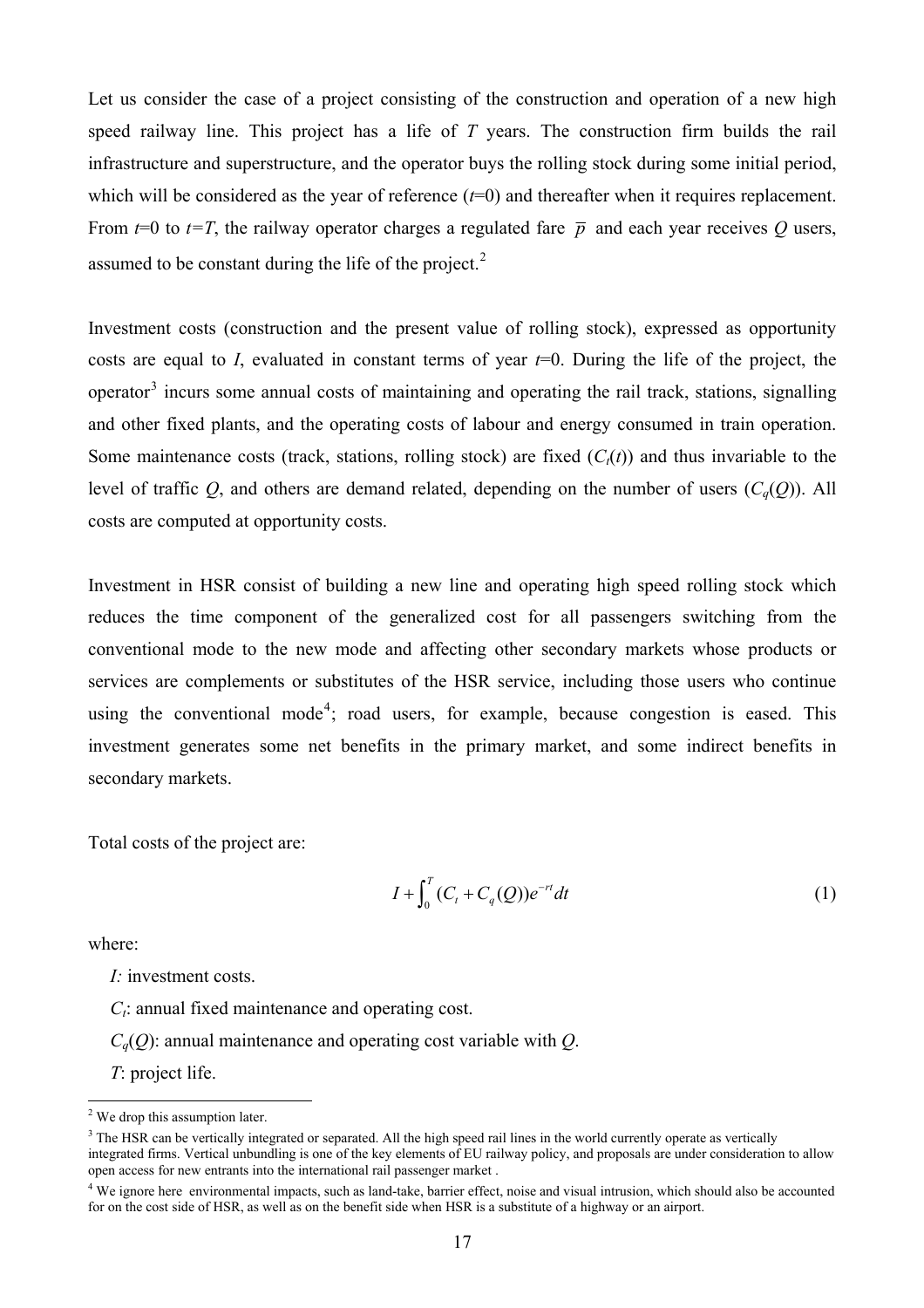*r*: social discount rate.

The introduction of a HSR line means a discrete reduction of the generalized cost of travel. Given that HSR is an indivisible investment, the change in social surplus is the following: $<sup>5</sup>$ </sup>

$$
\Delta W = \int_0^T \int_{g_1}^{g_0} Q(z) e^{-rt} dz dt + \int_0^T [\overline{p}(Q_1 - Q_0) - C_t - C_q(Q_1) + C_C(Q_0)] e^{-rt} dt - I
$$
  
+ 
$$
\sum_{i=1}^N \int_0^T S_i (q_{i1} - q_{i0}) e^{-rt} dt
$$
 (2)

where,

- 0 *g* : generalized cost *without* the HSR project.
- 1 *g* : generalized cost *with* the HSR project.
- $\overline{p}$  : regulated fare
- *Q0*: demand *without* the HSR project.
- *Q1*: demand *with* the HSR project (includes diverted and generated traffic).
- *Ct*: annual fixed maintenance and operating cost.
- $C_q(Q)$ : annual maintenance and operating cost variable with *Q*.
- $C_{C}(Q)$ : annual avoidable cost of the conventional mode.
- *I*: infrastructure construction costs.
- *N*: other markets in the economy.
- $S_i$ : excess of benefits over costs of a unit change in  $q_i$ .

 $q_{i0}$ : level of activity in market *i* without the project.

 $q_{i1}$ : level of activity in market *i* with the project.

*T*: project life.

*r*: social discount rate.

Expression (2) shows how the introduction of the HSR line affects transport users and producers in the primary markets, with annual benefits measured by the definite integral between the initial generalized cost  $(g_0)$ , and the new one  $(g_1)$ , once the HSR line is introduced. Producer surplus can be measured through annual revenue and avoidable cost changes. Then, HSR investment cost (*I*) has to be deducted from the discounted flows of these benefits.

<sup>&</sup>lt;sup>5</sup> We are not maximizing welfare but obtaining a change in welfare when the government decides to build a new high speed railway line.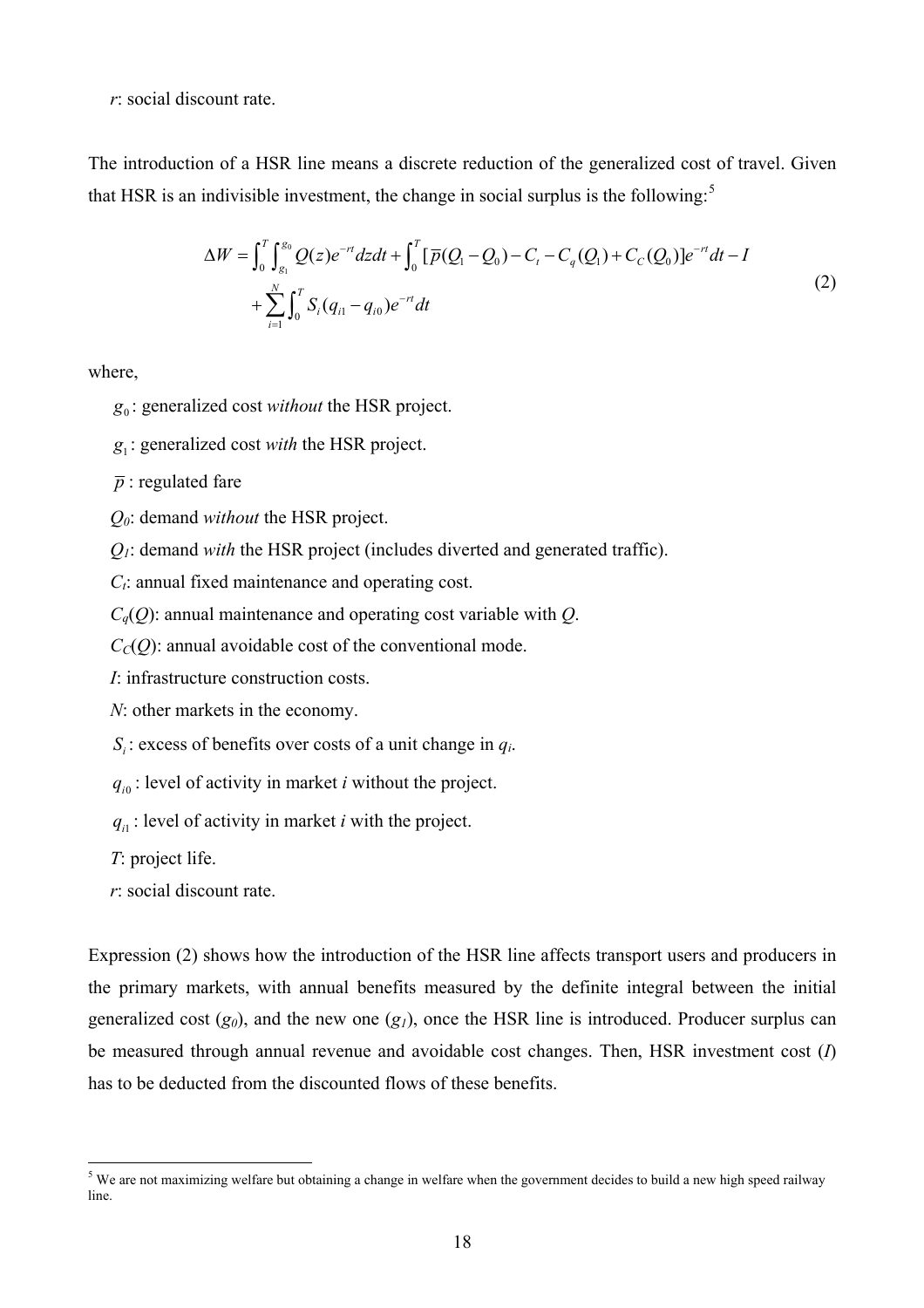The demand function for transport *Q(g)* is a derived demand and one should be careful when adding the indirect effects of the reduction in travel time in competitive markets where firms use transport as an input, to avoid double counting (see Jara Diaz, 1986), so we will limit our attention to secondary markets where products and services are related to the primary market through complementarity or substitutability links, or in the case of monopolistic firms using the HSR service as an input.

The second line of expression (2) accounts for indirect or secondary benefits. There are *N* secondary markets in the economy, which may have their level of demand affected by the new project. The change in the level of activity in these secondary markets  $(q_{i1} - q_{i0})$  would affect the NPV of the project as long as there is an excess of benefits over costs of a unit change of *q*, represented by *S<sup>i</sup>* which could be positive or negative (Harberger, 1972; Mohring, 1976).

Therefore, the justification of adding indirect effects to HSR primary benefits not only requires that other markets are affected  $(q_{i1} - q_{i0} \neq 0)$  but the change in the level of activity in these markets has to have a positive sign when  $S_i > 0$ , and negative when  $S_i < 0$ . In the case of  $S_i = 0$ , the change in the secondary market can be ignored. It is worth noticing that the significance of the indirect effects in expression (2) depends on the existence of distortions in the economy. Externalities, taxes, subsidies, unemployment and the existence of market power create additional sources of benefits (and costs) in secondary markets. The importance of these indirect effects is an empirical matter<sup>6</sup>, which depends on the magnitude and sign of the distortions and the cross-effects in secondary markets due to the reduction in transport  $costs^7$ .

#### **4.2. Simplifying the model**

 $\overline{a}$ 

HSR technology can be characterized as a faster transport mode than conventional railway and road transport and a more convenient alternative than air for some distances. Although the economic evaluation of a particular project requires disaggregate information on passengers shifting from other modes and generated traffic, it is possible to simplify the problem working with some assumptions.

<sup>&</sup>lt;sup>6</sup>This is especially relevant for freight transport. The British Department of Transport suggest an additional 6% of net benefits in UK due to the expansion of demand in monopolistic sectors which benefit from transport reduction projects (see Department of Environment, Transport and the Regions, 1999).

 $<sup>7</sup>$  These constitute net benefits which have not already been measured in the primary market.</sup>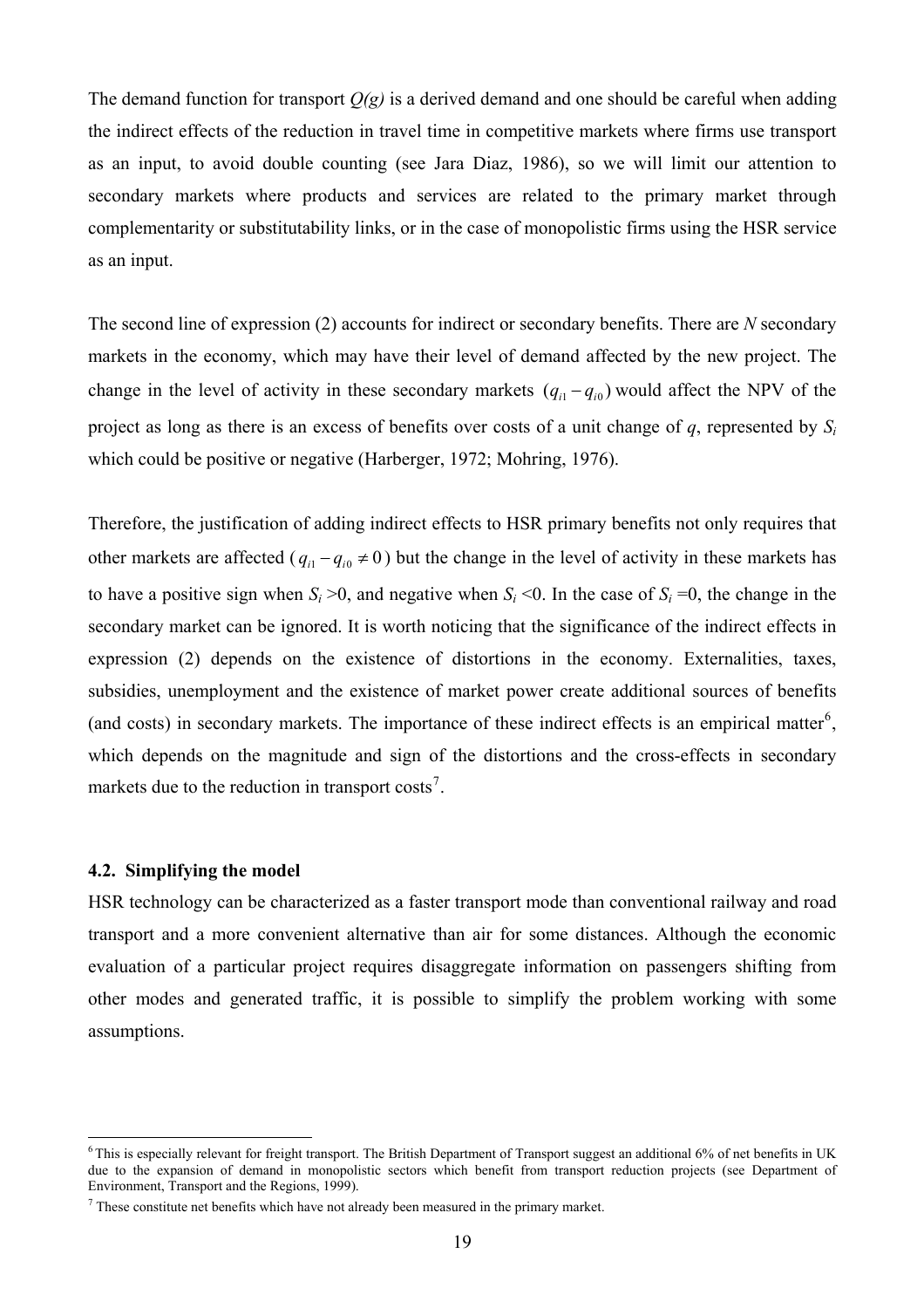The main purpose of these assumptions is to concentrate on the HSR benefits derived from time savings and generated demand, leaving aside the benefits from the provision of additional rail capacity and from the net reduction of accidents, congestion and environmental impacts due to diversion from road and air modes, which are more sensitive to the local conditions of each corridor. The idea is to make the basic model workable with real data, concentrating efforts on the uncontroversial effects of HSR investment, in order to establish some basis for the rational discussion on the economic desirability of this investment.

The assumptions are the following: indirect effects (positive and negative) cancel out in the aggregate, the net reduction in externalities is negligible, first year net benefits grow at a constant annual rate during the project life, producer surpluses do not change in alternative modes, market prices are equal to opportunity costs and there are no benefits to users other than time savings and willingness to pay for generated trips. The condition to be satisfied for a positive NPV can then be expressed as follows:

$$
\int_0^T [B(Q) - C_q(Q)] e^{-(r-\theta)t} dt - \int_0^T C_t e^{-rt} dt > I
$$
 (3)

where:

*B(Q)*: annual social benefits of the project.

 $C_q(Q)$ : annual maintenance and operating cost variable with *Q*.

*Ct*: annual fixed maintenance and operating cost.

*I:* investment costs.

*T*: life of the project.

*r*: social discount rate.

<sup>θ</sup> : annual growth of benefits and costs which depends on *Q*.

Assuming  $r > \theta$ , and solving expression (3), for the project to be socially desirable the following condition is obtained:

$$
\frac{B(Q) - C_q(Q)}{r - \theta} \left(1 - e^{-(r - \theta)T}\right) - \frac{C_t}{r} \left(1 - e^{-rT}\right) > I \tag{4}
$$

Dividing by *I* and rearranging terms:

$$
\frac{B(Q) - C_q(Q)}{I} > \frac{r - \theta}{1 - e^{-(r - \theta)T}} + \frac{C_t}{I} \frac{r - \theta}{r} \frac{1 - e^{-rT}}{1 - e^{-(r - \theta)T}} \tag{5}
$$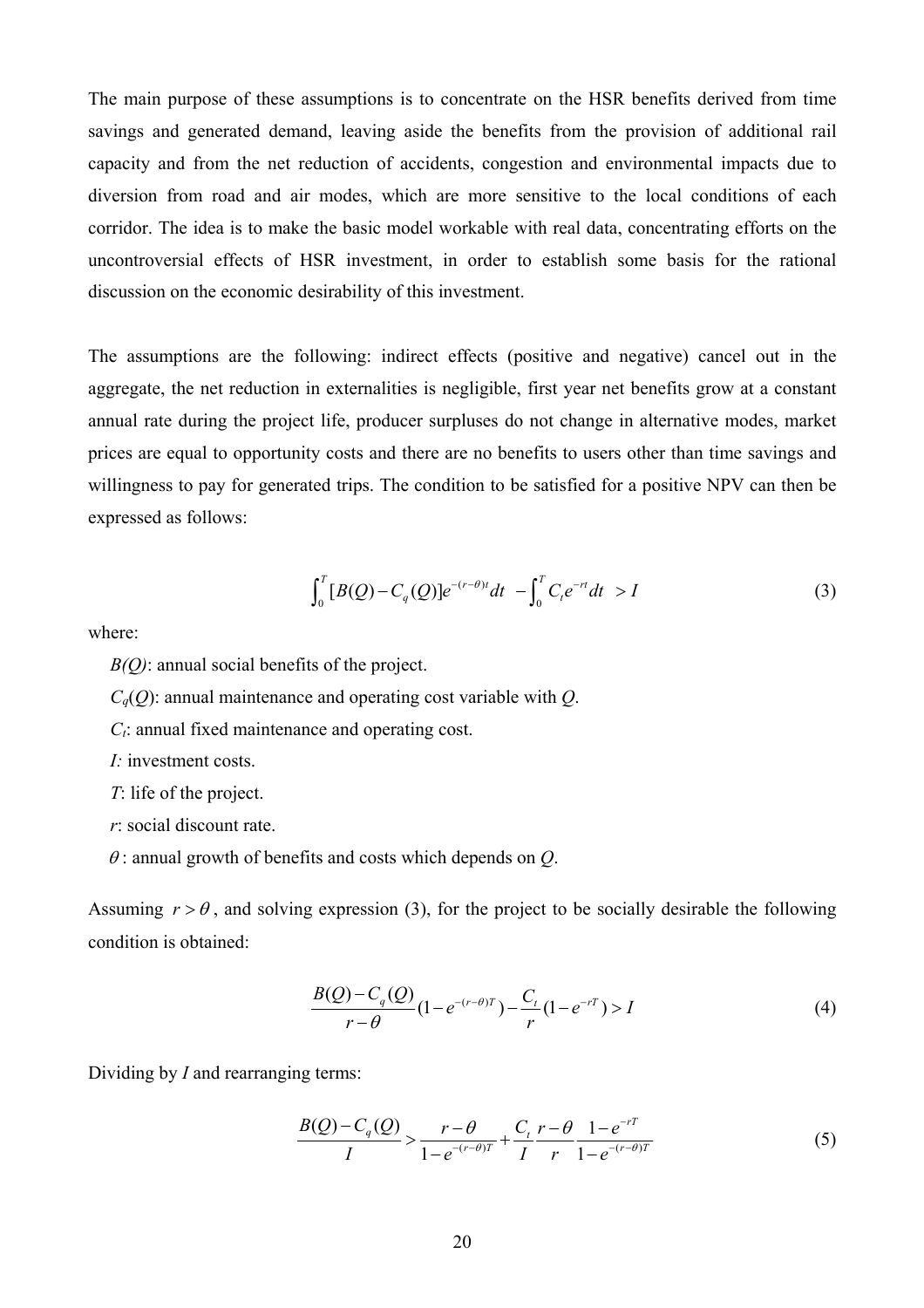The economic interpretation of expression (5) is quite intuitive assuming that the project life is very long (*T* tends to infinity). In this case, the net benefits of the *first year* (annual benefits minus variable costs depending on *Q*) expressed as a proportion of the investment costs should be higher than the social discount rate minus the growth rate of net benefits plus a proportion  $(r - \theta / r_I)$  of fixed annual maintenance costs. In the case of a finite project life, the only change is a more demanding benchmark for profitability<sup>8</sup>.

According to expression (5), the economic return of a HSR is higher: the larger is the first year net benefit, which depends on the initial demand; the lower are investment, maintenance and operating costs; the lower is *r* and the higher  $\theta$ ; the higher is the share of annual fixed costs  $(C_t)$  in first year total annual costs  $(C_a + C_t)$ ; and the longer is the project life.

The social profitability of HSR infrastructure depends crucially on the net benefit of the first year of the project. When externalities and indirect effects are not significant, first year annual benefits  $(B(Q) - C_q(Q))$  come mainly from time savings and benefits from generated traffic<sup>9</sup>, net of variable costs. These net benefits depend on the volume of demand to be served, the time savings on the line with respect to existing modes and the average user's value of time.

Note that, as commented above, it is important not just to check that the net present value of the project is positive but also that the timing is appropriate. Where benefits grow over time the optimal timing is given by the point at which the first year rate of return first exceeds the rate of discount. This test corresponds to applying equation (5) but  $\theta = 0$ .

The growth rate  $(\theta)$  in expression (5) affects benefits and demand related costs in the same way. This is an *ad hoc* assumption only justified by the lack of better evidence. Another possibility is to introduce a separate variable to account for changes in the value of time over time and labour costs. This would require choosing different growth rates for other cost categories which are not expected to vary proportionally with income.

. .

 $\overline{a}$ 

<sup>8</sup>  $\frac{1}{1-e^{-(r-\theta)T}} > 1$ ,  $\frac{1-e^{-rT}}{1-e^{-(r-\theta)T}} > 1$ *rT*  $\frac{e^{-rT}}{(r-\theta)T}$  $e^{-(r-\theta)}$ −  $\frac{1-e^{-rT}}{-e^{-(r-\theta)T}}$ when  $r > \theta$  and  $0 < T < \infty$ . Both expressions tend to 1 when  $T \rightarrow \infty$ .

<sup>&</sup>lt;sup>9</sup> Willingness to pay for the difference in comfort is another source of benefit, though the empirical evidence is scarce.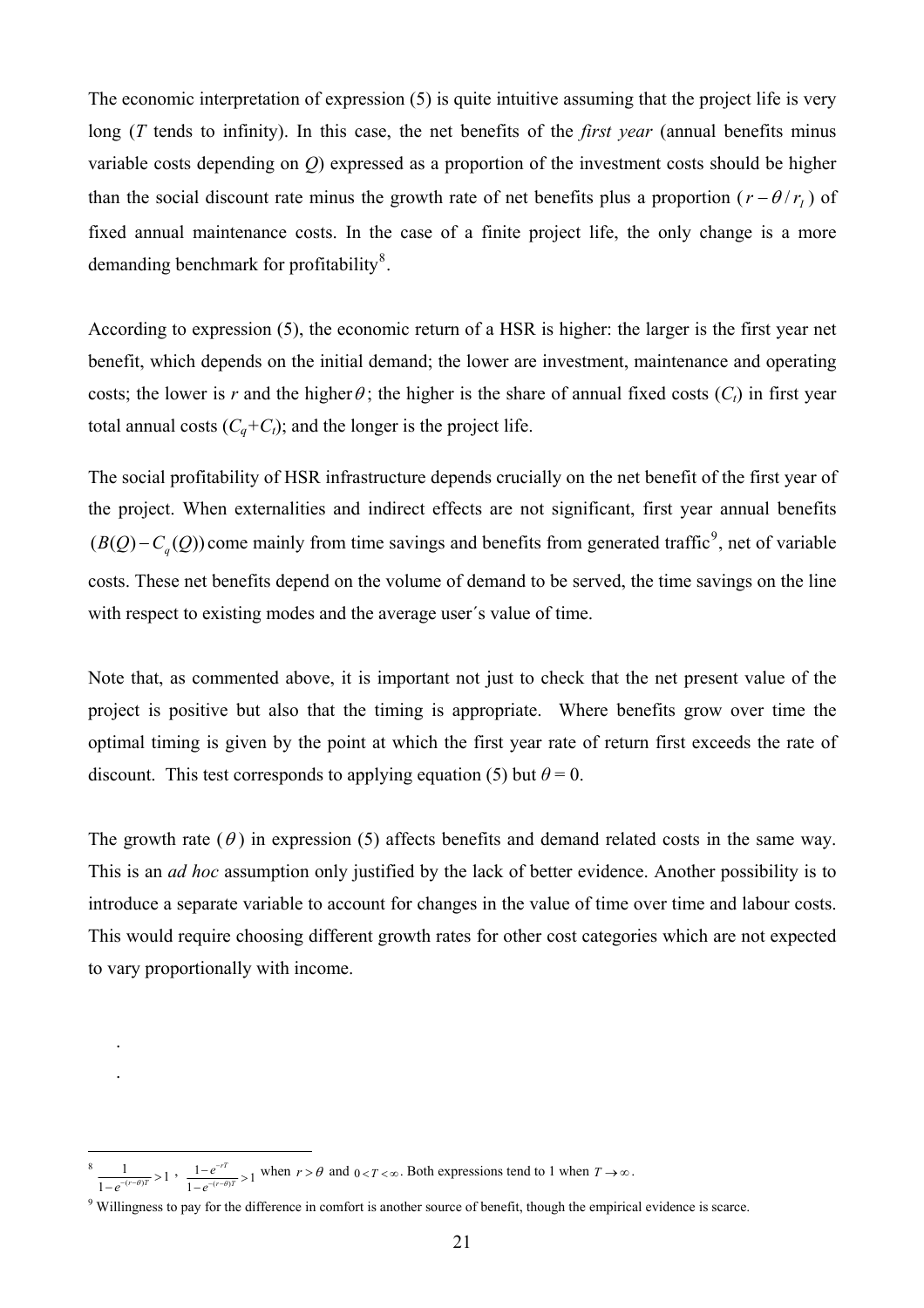Given the assumptions outlined above,  $B(Q) - C_q(Q)$  in equation (5) can be expressed as the change in users´ surplus (diverted and generated), and the producer surplus:

$$
\frac{1}{2}(g_0 - g_1)(Q_0 + Q_1) + p_1Q_1 - p_0Q_0 - C_q + C_c \tag{6}
$$

where:

- 0 *g* : generalized cost *without* HSR.
- 1 *g* : generalized cost *with* HSR.
- $p_0$ : price of the conventional mode.
- $p_1$ : price of the HSR.
- *Q0*: first year diverted demand to HSR.

*Q1*: first year total demand (diverted and generated) *with* HSR.

*Cq*: annual maintenance and operating cost variable with *Q*.

*C*<sub>*C*</sub>: annual variable cost of the conventional mode.

By definition, the generalized cost is  $g = p + vt$ . The change in vt is the total value of time saved by the average passenger, therefore (6) can be expressed as the sum of the total value of time saved by the diverted demand, plus the willingness to pay of generated trips, plus the net change in resource cost:

$$
v\Delta t Q_0 + \frac{1}{2}(p_0 + vt_0 - p_1 - vt_1)\Delta Q + p_1\Delta Q + C_c - C_q
$$
\n(7)

Rearranging and multiplying and dividing by *Q0*:

$$
v\Delta t Q_0 + C_c + \frac{1}{2} \left( v \Delta t Q_0 + \Delta p Q_0 \right) \frac{\Delta Q}{Q_0} + p_1 Q_0 \frac{\Delta Q}{Q_0} - C_q \tag{8}
$$

Since the conventional mode breaks even (as assumed) and costs are fully avoidable when traffic diverts to HSR, then  $C_c = p_0 q_0$  and  $p_1 Q_0 = C_c + |\Delta p| Q_0$ , therefore (8) is equivalent to:

$$
v\Delta t Q_0 + C_c + \left(\frac{1}{2}v\Delta t Q_0 + C_c + \frac{1}{2}\Delta p Q_0 + |\Delta p|Q_0\right)\frac{\Delta Q}{Q_0} - C_q
$$
\n<sup>(9)</sup>

Simplifying and letting  $\alpha$  represent the ratio 0 *Q Q* Δ :

$$
\nu \Delta t Q_0 + C_c + \left(\frac{1}{2} \nu \Delta t Q_0 + C_c + \frac{1}{2} |\Delta p| Q_0\right) \alpha - C_q \tag{10}
$$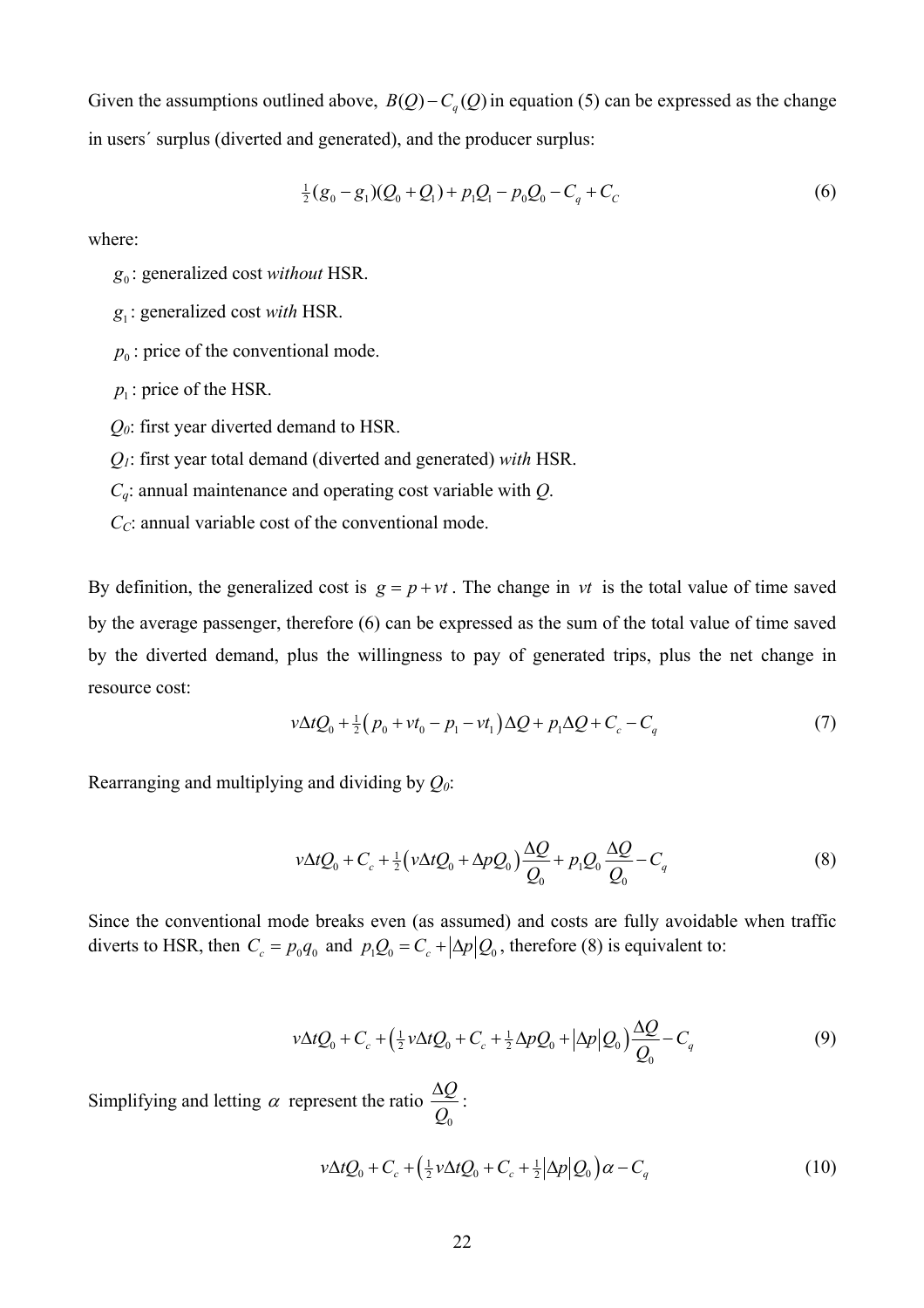Considering that  $v \Delta t$  is always greater than  $\Delta p$  (otherwise the number of passengers would not increase), (10) can be finally approximated by:

$$
[\nu \Delta t Q_0 + C_C](1+\alpha) - C_q \tag{11}
$$

where,

*v*: average value of time.

- Δ*t* : average time saving.
- *Q0*: first year diverted demand to HSR.
- *C*<sub>*C*</sub>: annual variable cost of the conventional mode.
- $\alpha$ : proportion of generated passengers *with* the project with respect to  $Q_0$ .

For (11) to be equivalent to (10) it is required that  $v\Delta t = |\Delta p|$  and therefore, (11) overestimates the benefit from generated traffic by the difference  $v\Delta t - |\Delta p|$  which if significant would bias the evaluation in favour of the project.

Substituting (11) back in (5) and rearranging, it is straightforward to figure out the minimum value of  $Q_0$  which would be necessary for a positive NPV:

$$
Q_0 > \frac{1}{\nu \Delta t (1+\alpha)} \left[ \frac{r-\theta}{1-e^{-(r-\theta)T}} I + C_q + C_t \frac{r-\theta}{r} \frac{1-e^{-rT}}{1-e^{-(r-\theta)T}} - C_C (1+\alpha) \right]
$$
(12)

#### **4.3. Demand thresholds for social profitability**

We have limited information concerning the actual values of key parameters in (12). To have a HSR line in operation requires incurring some fixed (and partially sunk) costs: the investment costs in infrastructure, which consists of the tracks and sidings along the line; the buildings and technical equipment for terminals and stations, the line signaling, traffic management and control system. These components need maintenance and operation (energy, materials and labor) and a reservation system; and though these costs are in some way dependent on the volume of traffic, they cannot be completely avoided when demand is lower than expected, and therefore they are considered fixed in this paper.

Besides dedicated infrastructure, investment in high speed rolling stock is required, and maintenance and operating costs such as energy and labor expenses needed for having these trains in operation. These costs are demand-related, but it could be partially considered as fixed in the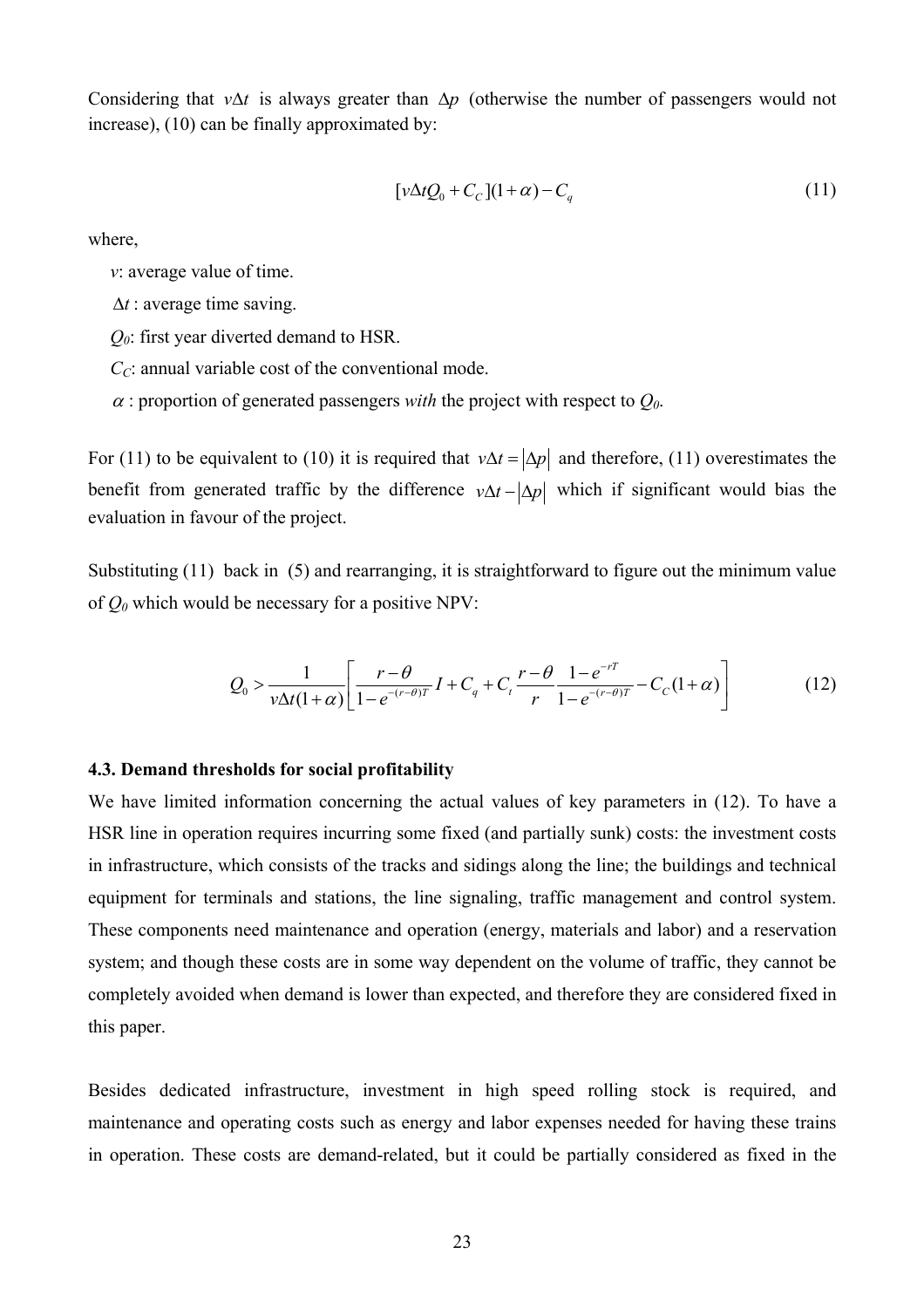short term. In this paper, we will consider all these costs as variable, i.e. related to the level of demand.

It is not easy to obtain cost values for HSR projects, because the range of variation is wide, and costs vary according to local conditions: density of urban areas crossed, number of tunnels, bridges, and so forth.. We have worked with a range of typical cost values in standard circumstances (based on the HSR in operation in Europe), and using different values of time, from several European studies in the recent past. Then, a sensitivity test is applied using the most favorable assumptions regarding key parameters.

Data on infrastructure construction costs shows how the cost per km varies from  $\epsilon$ 12 million per kilometer in Spain to 32 in Germany and over 45 in the Netherlands (Department of Environment, Transport and the Regions, 2004). In despite of the difficulties associated to the limited evidence concerning cost data it is possible to work within certain realistic ranges for standard projects<sup>10</sup>. In table 7 the actual costs for a standard 500 km HSR are shown ((see Barrón de Angoiti, 2004).

The lower value of construction costs in Table 7 is representative of the line Madrid-Seville (Spain) or the TGV Atlantique (France), the highest value would reflect the construction costs of lines like Naples-Rome and Florence-Turin (Italy); in the middle lie the TGV Mediterenee (France), or the ICE Frankfurt-Cologne (Germany), which is closer to the upper limit.

 $\overline{a}$ <sup>10</sup> There is also evidence of a systematic bias in the estimation of costs and demand in large infrastructure projects. Flyvbjerg, Skamris and Buhl (2003) found that 90% of projects have cost overruns. Overruns are general in space and constant for the past 70 years.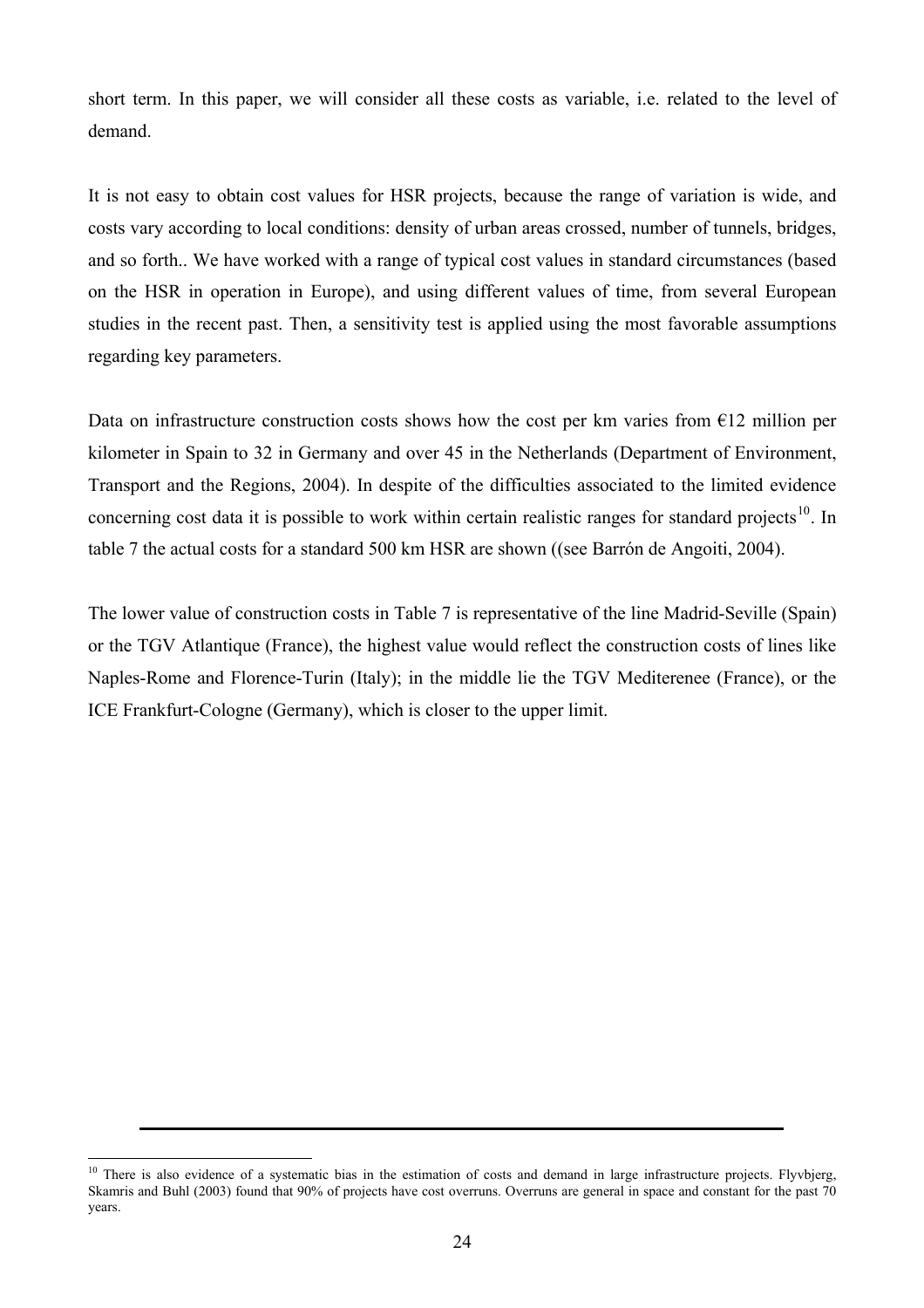|                                    |                                            |    | Cost per unit<br>$(E$ thousand) |       | Units | Total cost<br>$(E$ million) |
|------------------------------------|--------------------------------------------|----|---------------------------------|-------|-------|-----------------------------|
|                                    | Capital costs                              |    |                                 |       |       |                             |
|                                    | Infrastructure construction $(1)$<br>(Km.) |    | 12,000-40,000                   |       | 500   | 6,000-20,000                |
| Rolling stock $^{(2)}$<br>(Trains) | Rolling stock<br>(trains)                  | 40 | 15000                           | 600.0 | 40    | 600.0                       |
|                                    | Running costs (p.a.)                       |    |                                 |       |       |                             |
|                                    | Infrastructure maintenance<br>(Km.)        |    | 65                              |       | 500   | 32.5                        |
|                                    | Rolling stock maintenance<br>(Trains)      |    | 900                             |       | 40    | 36.0                        |
|                                    | Energy<br>(Trains)                         |    | 892                             |       | 40    | 35.7                        |
|                                    | Labour<br>(Employees)                      |    | 36                              |       | 550   | 19.8                        |

#### **Table 7. Estimated costs of a 500 km HSR line in Europe (2004)**

Source: UIC

.

<sup>(1)</sup> Terminal value = 50% of the investment in infrastructure.

One key parameter is the expected average time saving per passenger (Δ*t* ). SDG (2004) provides some evidence from case studies on HSR development, transport markets and appraisal processes in the UK and six other countries. The *base case* is a conventional rail service with an operating speed of 130 km/h (representative of many main lines in Europe). For distances in the range of 350-400 km, a typical HSR yields 45-50 minutes savings. When conventional trains run at 100 km/h, potential time savings are one hour or more. On te other hand, if the conventional train's operating speed is 160 km/hr, time saving is 35 minutes over a distance of 450 km<sup>11</sup>.

These average values imply that all passengers travel the whole length of the line. Given the existence of intermediate stations along the line and different trip lengths, these values overestimate the actual time savings. Moreover, diverted traffic comes also from road and air transport. Time savings are lower when passengers divert from air transport, though higher when passengers shift from road transport. In this paper we assume that the average time saving per passenger goes from half an hour to an hour and a half, which probably includes any potential case in Europe.

Other key parameters are the value of time and the social discount rate. We use average values of time ranging from 15 to 30 euros. For the sake of robustness the maximum value chosen is above

 $\overline{a}$ <sup>11</sup> These figures underline the importance of the chosen *base case* in cost-benefit analysis.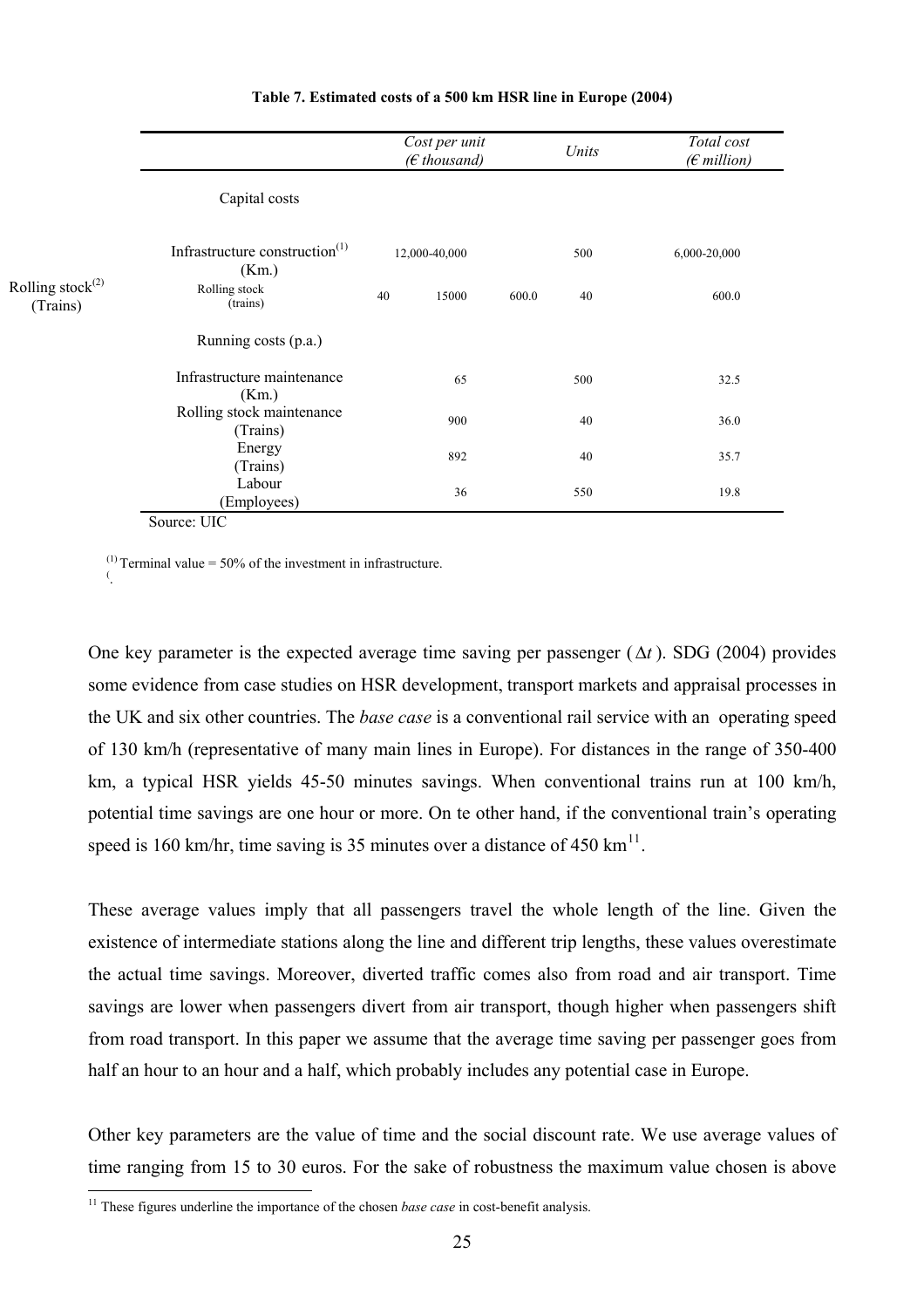the state of the art values (see for example Nellthorp *et al*, 2001). This range includes different possibilities of trip purposes and initial transport mode combinations, and the possibility of an extra willingness to pay for quality not included in the reported values of time<sup>12</sup>. Avoidable costs in the conventional mode  $(C_C)$  are initially assumed to be a half of  $(C_t+C_a)$  in the high speed train<sup>13</sup>. The social discount rate is 5% in real terms, as recommended by the European Commission for the evaluation of infrastructure projects $^{14}$ .

Expression (12) allows the estimation of demand thresholds changing the average time savings, the value of time and other relevant parameters. Figures 2, 3, 4 and 5 represent isoquants for particular values of *Q* that allow a NPV equal to zero. These values correspond to a 500Km line, an optimal distance for a HSR project. Any isoquant shows the level of demand required for a positive NPV for different  $v\Delta t$  and investment costs (including rolling stock), under alternative scenarios for generated traffic and annual growth of net benefits.

The isoquants can be interpreted in different ways, but one interesting approach is to check which the minimum levels of demand required are, for a particular range of expected values of investment (rolling stock included) and expected total value of time savings per average passenger. The isoquants in figures 1 to 4 show that, for a 500 km line, even in the best cases of low investment costs, high annual growth of net benefits and a high proportion of generated passengers, it is difficult to find a case for a HSR investment below a first year demand of at least 6 million passengers; in terms of optimal timing such investment should not be undertaken until traffic has grown to somewhat more than that.

Tables 8 and 9 show a sensitivity test for first year demand thresholds leading to an NPV=0. Investment costs per kilometre are 12, 20, 30 and 40 millions of euros. The average benefit per passenger is 20, 30 and 45 euros. The percentages of generated demand relative to diverted demand are 20, 30, 40 and 50. Annual growth of net benefits is 2, 3 and 4%. The social discount rates are 5 and 3% alternatively. These tables reinforce the fact that we only find a case for HSR at a total demand below 6m passengers p.a. in circumstances where low construction costs and a low discount rate are combined with high values of time savings per passenger. With high construction costs but otherwise favourable circumstances, a total first year demand of at least 9m trips p.a. is needed; in unfavourable circumstances, the requirement may be considerably more than that.

 $\overline{a}$ 

 $12$  We do not see the advantage of conducting a risk analysis since the probability distributions of key variables are unknown...

<sup>&</sup>lt;sup>13</sup> Cost savings in conventional modes were found to be one third of  $C_t + C_a$  in the Madrid-Seville evaluation (de Rus and Inglada (1997).

<sup>&</sup>lt;sup>14</sup> See European Commission (1997)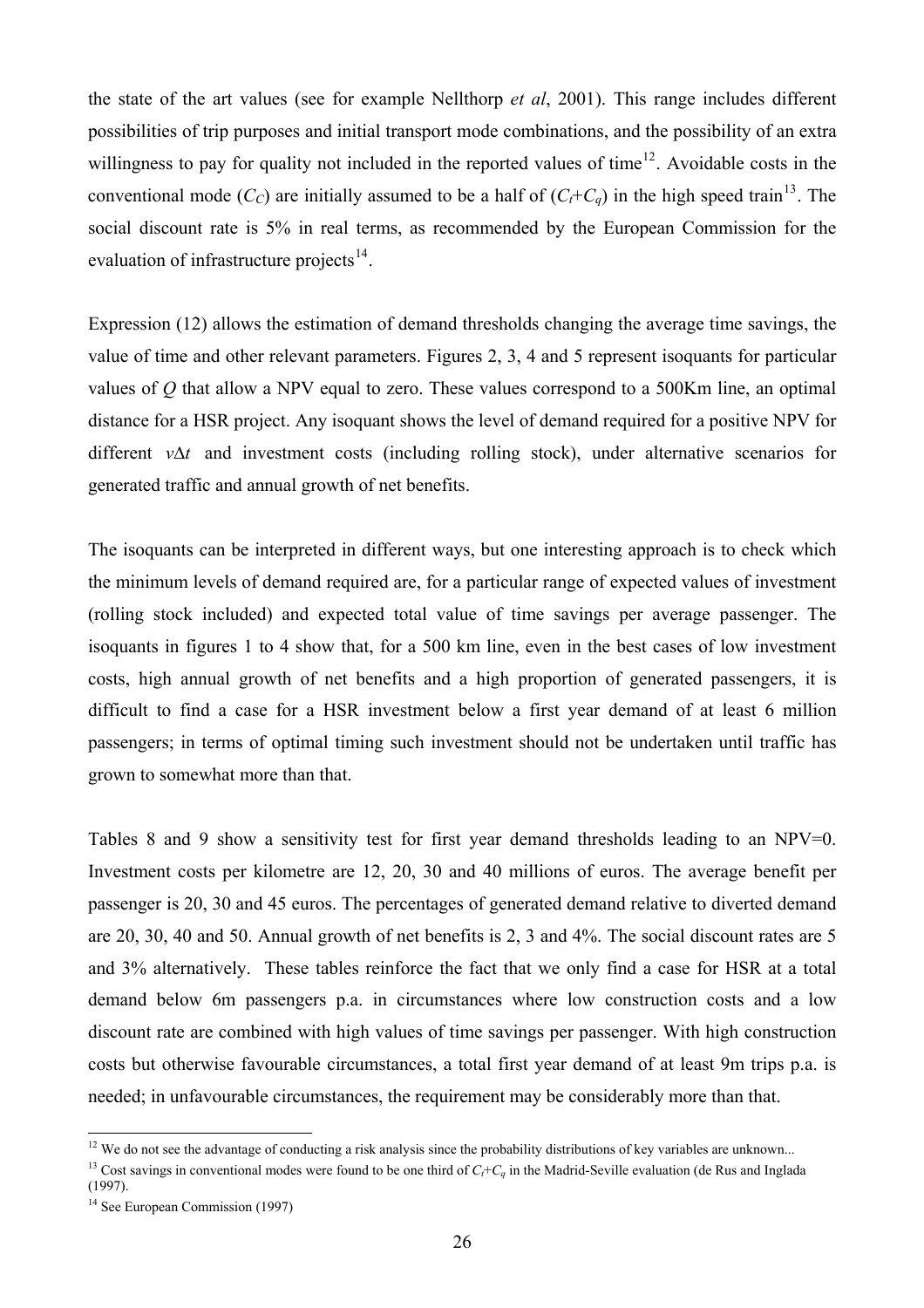As has been stressed throughout this paper, the estimated demand thresholds have been obtained assuming that benefits come from time savings of diverted traffic from competing modes. When the provision of new rail capacity is needed and there is significant congestion in roads and airports, additional benefits of HSR investment would reduce the required first year demand for a positive NPV. The construction of new HSR lines increases capacity, for both passengers and freight, both by providing the new infrastructure itself and by releasing capacity in existing routes. In the British case study these benefits appear to have accounted for around 10% of the benefits, which would be equivalent to adding 10% to the level of demand, so the change they bring is not dramatic. In those cases where serious bottlenecks make it very difficult to introduce upgraded services on existing routes, the case for HSR investment is stronger. The case would also be stronger in circumstances where high speed rail provided major environmental benefits or indirect economic benefits.



**Figure 2 First year demand required for NPV=0**   $(a = 0.2 \quad \theta = 3\%)$ 

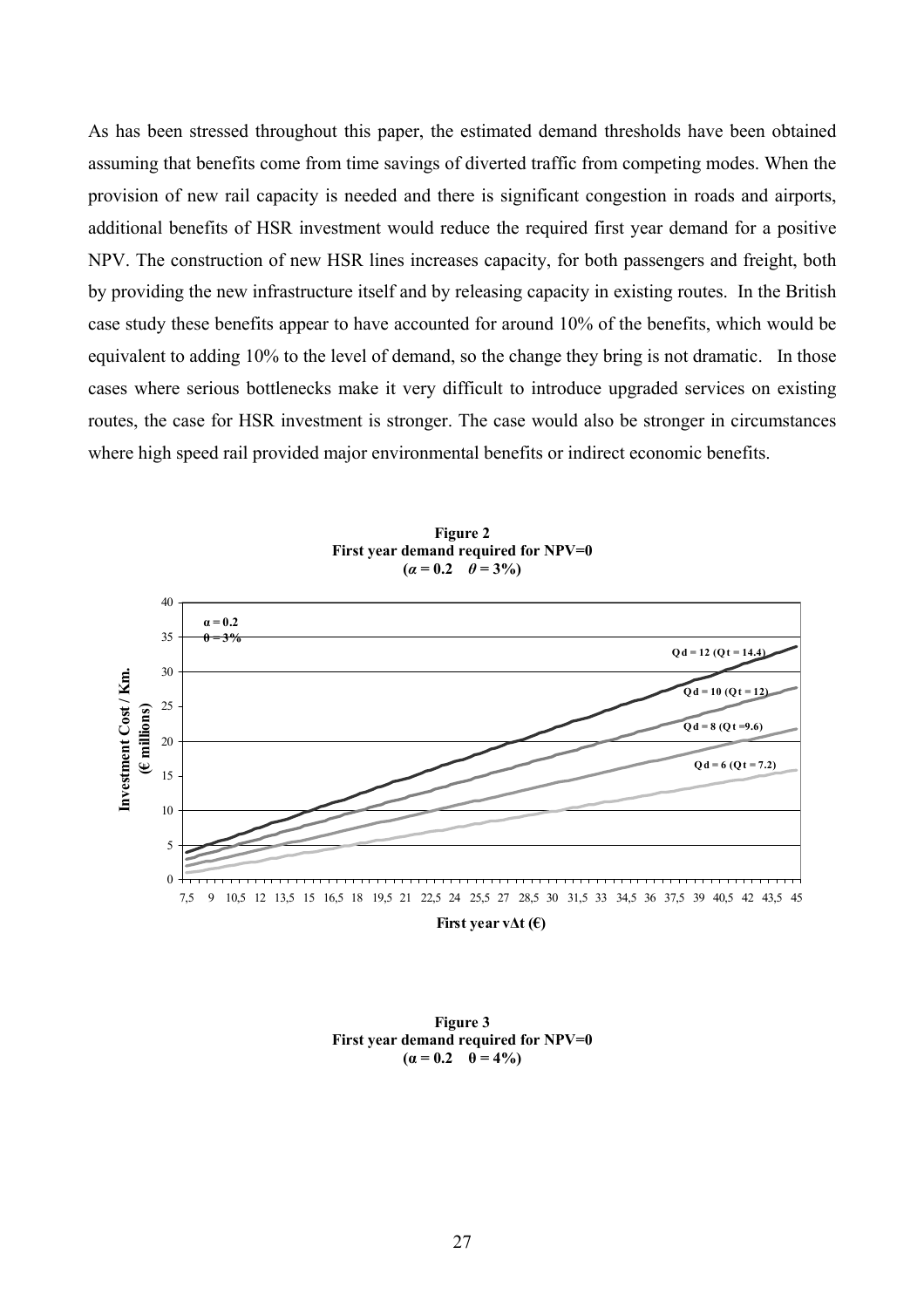

Qd: diverted demand Qt: total demand  $Qt = Qd(1+\alpha)$ α: proportion of generated traffic θ: annual growth of net benefits v: average value of time Δt: average time saving per passenger



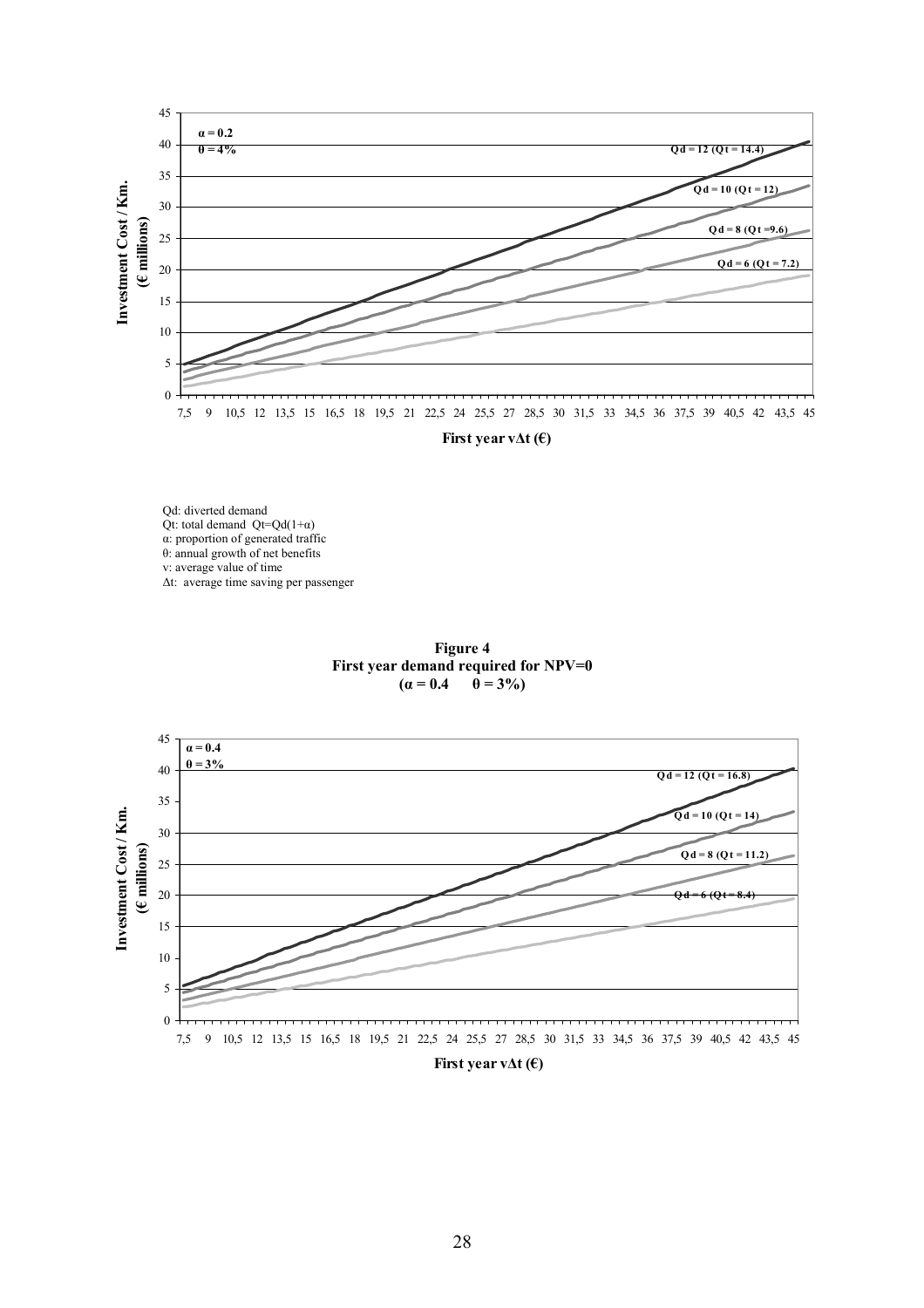#### **Figure 5 First year demand required for NPV=0**<br> $(\alpha = 0.4 \quad \theta = 4\%)$  $\hat{\theta} = 4\%$



Qd: diverted demand Qt: total demand  $Qt = Qd(1+\alpha)$ α: proportion of generated traffic θ: annual growth of net benefits v: average value of time Δt: average time saving per passenger

#### **Table 8. First year demand thresholds for NPV>0**   $(r=5\% \text{ T}=40 \text{ C}_t=32.5 \text{ C}_q=91.5 \text{ C}_c=62)$

|    | $Q_t$ |          |              |                        |             |                               |                                                 |             |             |             |                     |             |                |            |
|----|-------|----------|--------------|------------------------|-------------|-------------------------------|-------------------------------------------------|-------------|-------------|-------------|---------------------|-------------|----------------|------------|
|    |       |          |              | α                      |             |                               |                                                 |             |             |             |                     |             |                |            |
|    |       |          |              | 20%                    |             |                               | 30%                                             |             |             | 40%         |                     |             | 50%            |            |
|    |       |          |              |                        |             |                               |                                                 |             | θ           |             |                     |             |                |            |
|    |       |          | 2%           | 3%                     | 4%          | 2%                            | 3%                                              | 4%          | 2%          | 3%          | 4%                  | 2%          | 3%             | 4%         |
| 12 |       | 20<br>30 | 14.9<br>10.0 | 12.8<br>8.5            | 10.8<br>7.2 | 14.6<br>9.8                   | 12.5<br>8.3                                     | 10.5<br>7.0 | 14.3<br>9.5 | 12.2<br>8.1 | 10.2<br>6.8         | 14.0<br>9.3 | 11.8<br>7.9    | 9.9<br>6.6 |
|    |       | 45       | 6.6          | 5.7                    | 4.8         | 6.5                           | 5.5                                             | 4.7         | 6.4         | 5.4         | 4.5                 | 6.2         | 5.3            | 4.4        |
|    |       | 20       | 23.5         | 20.0                   | 16.9        | 23.2                          | 19.7                                            | 16.6        | 22.9        | 19.4        | 16.3                | 22.6        | 19.1           | 15.9       |
| 20 |       | 30       | 15.7         | 13.4                   | 11.2        |                               | 15.5 13.2                                       | 11.0        |             | 15.3 12.9   | 10.8                | 15.1        | 12.7           | 10.6       |
|    | v∆t∣  | 45       | 10.5         | 8.9                    | 7.5         |                               | $10.3$ 8.8                                      | 7.4         | 10.2        | 8.6         | 7.2                 | 10.0        | 8.5            | 7.1        |
|    |       | 20       | 34.3         | 29.1                   | 24.5        |                               | 33.9 28.8                                       | 24.1        |             | 33.6 28.5   | 23.8                | 33.3 28.2   |                | 23.5       |
| 30 |       | 30       | 22.8         | 19.4                   | 16.3        |                               | 22.6 19.2 16.1                                  |             |             |             | 22.4 19.0 15.9      |             | 22.2 18.8 15.7 |            |
|    |       | 45       |              |                        |             | 15.2 12.9 10.9 15.1 12.8 10.7 |                                                 |             |             | 15.0 12.7   | 10.6 14.8 12.5 10.5 |             |                |            |
| 40 |       | 20<br>30 | 30.0         | 45.0 38.2<br>25.5 21.4 | 32.0        |                               | 44.7 37.9 31.7 44.4 37.6 31.4<br>29.8 25.3 21.2 |             | 29.6 25.0   |             | 20.9                | 44.1        | 29.4 24.8 20.7 | 37.3 31.1  |
|    |       | 45       | 20.0         |                        |             | 17.0 14.2 19.9 16.8 14.1      |                                                 |             |             | 19.7 16.7   |                     |             | 14.0 19.6 16.6 | 13.8       |
|    |       |          |              |                        |             |                               |                                                 |             |             |             |                     |             |                |            |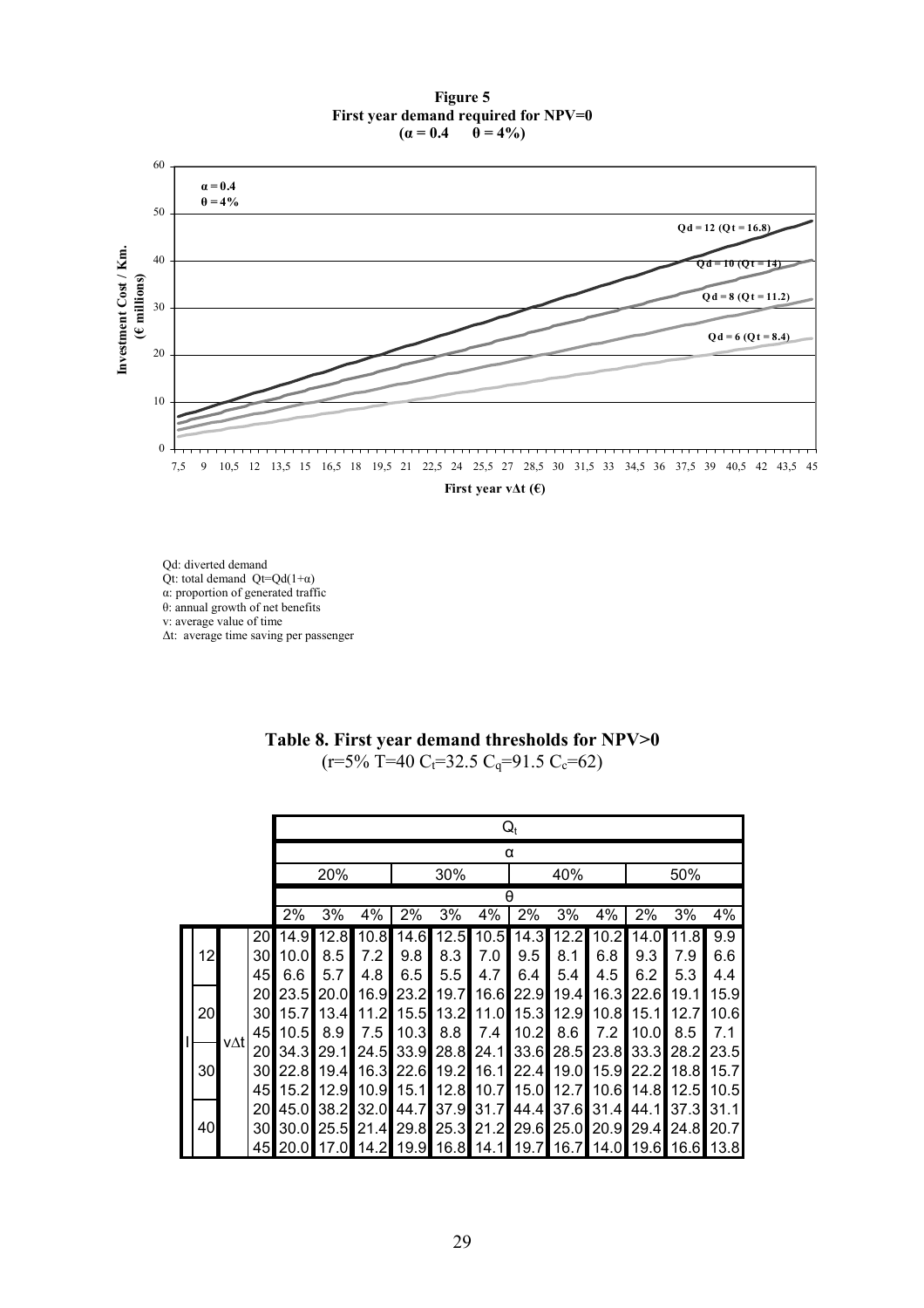$Q_t$ : total demand (millions of passenger-trips)

α: proportion of generated traffic

θ: annual growth rate of net benefits

v: average value of time  $(\epsilon/\text{hour})$ 

Δt: average time saving per passenger (hours)

I: investment cost per kilometre (construction + NPV of rolling stock,  $\epsilon$  millions)

r: interest rate

T: life of the project (years)

 $C_t$ : annual fixed maintenance and operating costs ( $\epsilon$  millions)

 $C_q$ : annual maintenance and operating cost variable with Q ( $\epsilon$  millions)

 $C_c$ : annual variable cost of the conventional mode ( $\epsilon$  millions)  $C_c=1/2(C_t+C_a)$ 

**Table 9. First year demand thresholds for NPV>0**   $(r=3\% \text{ T}=40 \text{ C}_t=32.5 \text{ C}_q=91.5 \text{ C}_c=62)$ 

|    |     |                 |                   | $Q_t$ |       |           |           |      |      |      |           |       |             |       |
|----|-----|-----------------|-------------------|-------|-------|-----------|-----------|------|------|------|-----------|-------|-------------|-------|
|    |     |                 |                   | α     |       |           |           |      |      |      |           |       |             |       |
|    |     |                 | 20%<br>30%<br>40% |       |       |           |           |      |      |      |           | 50%   |             |       |
|    |     |                 |                   |       |       |           |           |      | θ    |      |           |       |             |       |
|    |     |                 | 2%                | 3%    | 4%    | 2%        | 3%        | 4%   | 2%   | 3%   | 4%        | 2%    | 3%          | 4%    |
|    |     | 20              | 11.1              | 10.0  | 7.7   | 10.8I     | 9.7       | 7.4  | 10.5 | 9.4  | 7.1       | 10.2I | 9.1         | 6.8   |
| 12 |     | 30              | 7.4               | 6.7   | 5.1   | 7.2       | 6.4       | 4.9  | 7.0  | 6.2  | 4.7       | 6.8   | 6.0         | 4.5   |
|    |     | 45              | 4.9               | 4.4   | 3.4   | 4.8       | 4.3       | 3.3  | 4.7  | 4.2  | 3.2       | 4.5   | 4.0         | 3.0   |
|    |     | <b>20</b>       | 17.2              | 15.0  | 11.8l | 16.9      | 14.7      | 11.5 | 16.5 | 14.4 | 11.2      | 16.2  | 14.1        | 10.9  |
| 20 |     | 30 <sup>l</sup> | 11.4              | 10.0  | 7.9   | 11.2      | 9.8       | 7.7  | 11.0 | 9.6  | 7.4       | 10.8  | 9.4         | 7.2   |
|    |     | 45I             | 7.6               | 6.7   | 5.2   | 7.5       | 6.5       | 5.1  | 7.4  | 6.4  | 5.0       | 7.2   | 6.2         | 4.8   |
|    | v∆t | <b>20</b>       | 24.8              | 21.2  | 16.9  | 24.4      | 20.9      | 16.6 | 24.1 | 20.6 | 16.3      | 23.8  | 20.3        | 15.9  |
| 30 |     | 30I             | 16.5              | 14.2  | 11.2  |           | 16.3 13.9 | 11.0 | 16.1 | 13.7 | 10.8      | 15.9  | 13.5        | 10.61 |
|    |     | 45I             | 11.0              | 9.4   | 7.5   | 10.9      | 9.3       | 7.4  | 10.7 | 9.2  | 7.2       | 10.6  | 9.0         | 7.1   |
|    |     | 20              | 32.3              | 27.5  | 22.0  | 32.0      | 27.2      | 21.6 | 31.7 |      | 26.9 21.3 |       | 31.4 26.6   | 21.0  |
| 40 |     |                 | 30 21.6           | 18.3  | 14.6  | 21.4 18.1 |           | 14.4 | 21.1 | 17.9 | 14.2      |       | 20.9 17.7   | 14.0  |
|    |     | 45              | 14.4              | 12.2  | 9.8   |           | 14.2 12.1 | 9.6  | 14.1 | 11.9 | 9.5       |       | $14.0$ 11.8 | 9.3   |

 $Q_t$ : total demand (millions of passenger-trips)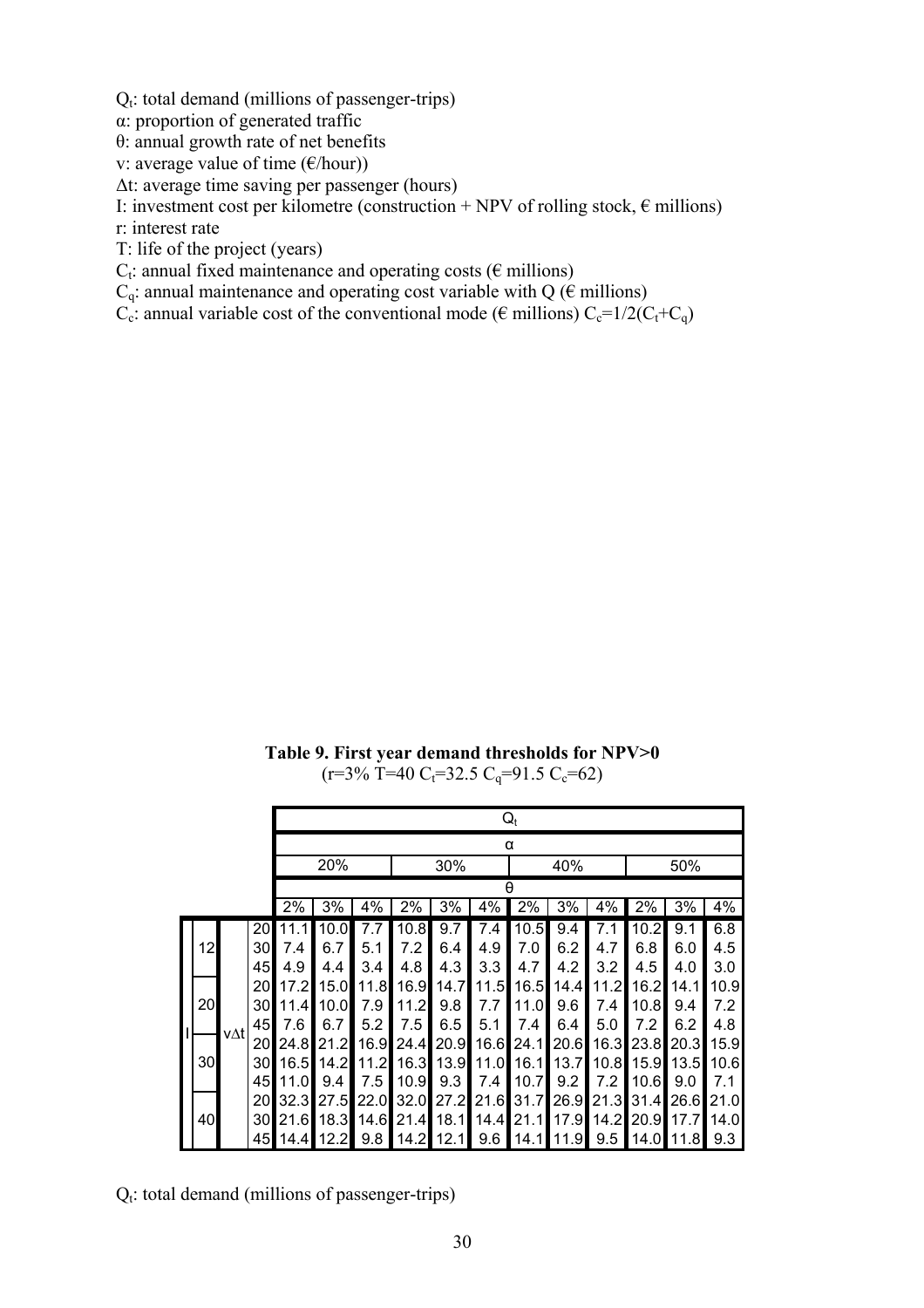α: proportion of generated traffic θ: annual growth rate of net benefits v: average value of time  $(\epsilon/\text{hour})$ Δt: average time saving per passenger (hours) I: investment cost per kilometre (construction + NPV of rolling stock,  $\epsilon$  millions) r: interest rate T: life of the project (years)  $C_t$ : annual fixed maintenance and operating costs ( $\epsilon$ millions)  $C_q$ : annual maintenance and operating cost variable with Q ( $\epsilon$  millions)  $C_c$ : annual variable cost of the conventional mode ( $\epsilon$  millions)  $C_c=1/2(C_t+C_a)$ 

# **5. Conclusions.**

The case for building new High Speed Rail (HSR) infrastructure depends its the capacity to generate social benefits which compensate for the construction, maintenance and operation costs. Decisions to invest in this technology have not always been based on sound economic analysis. A mix of arguments, besides time savings –strategic considerations, environmental effects, regional development and so forth– have often been used with inadequate evidence to support them.

Whether HSR investment is socially profitable depends on the local conditions, which determine the magnitude of costs, demand levels and external benefits such as reduced congestion or pollution from other modes. Given the costs, the expected net social benefit of the investment in HSR relies heavily on the number of users and its composition (diverted and generated passengers) and the degree of congestion in the corridor affected by the investment. HSR projects require a high volume of demand with enough economic value to compensate for the high cost involved in providing capacity and maintaining the line. It is not only that the number of passengers must be large, a high willingness-to-pay for the new facility is required: many users who obtain high benefits when switching to HSR or making more journeys.

HSR investment does not only save time but also increases capacity, for passengers as well as for freight, both by providing capacity itself and by releasing capacity on existing routes. In those routes characterized by serious bottlenecks, the opportunity to upgrade the existing services is a factor which may well increase the added value of HSR.

We have explored under what conditions net welfare gains can be expected from new HSR projects. In this paper we use some simplifying assumptions with the aim of obtaining a benchmark: the minimum level of demand from which a positive social net present value could be expected when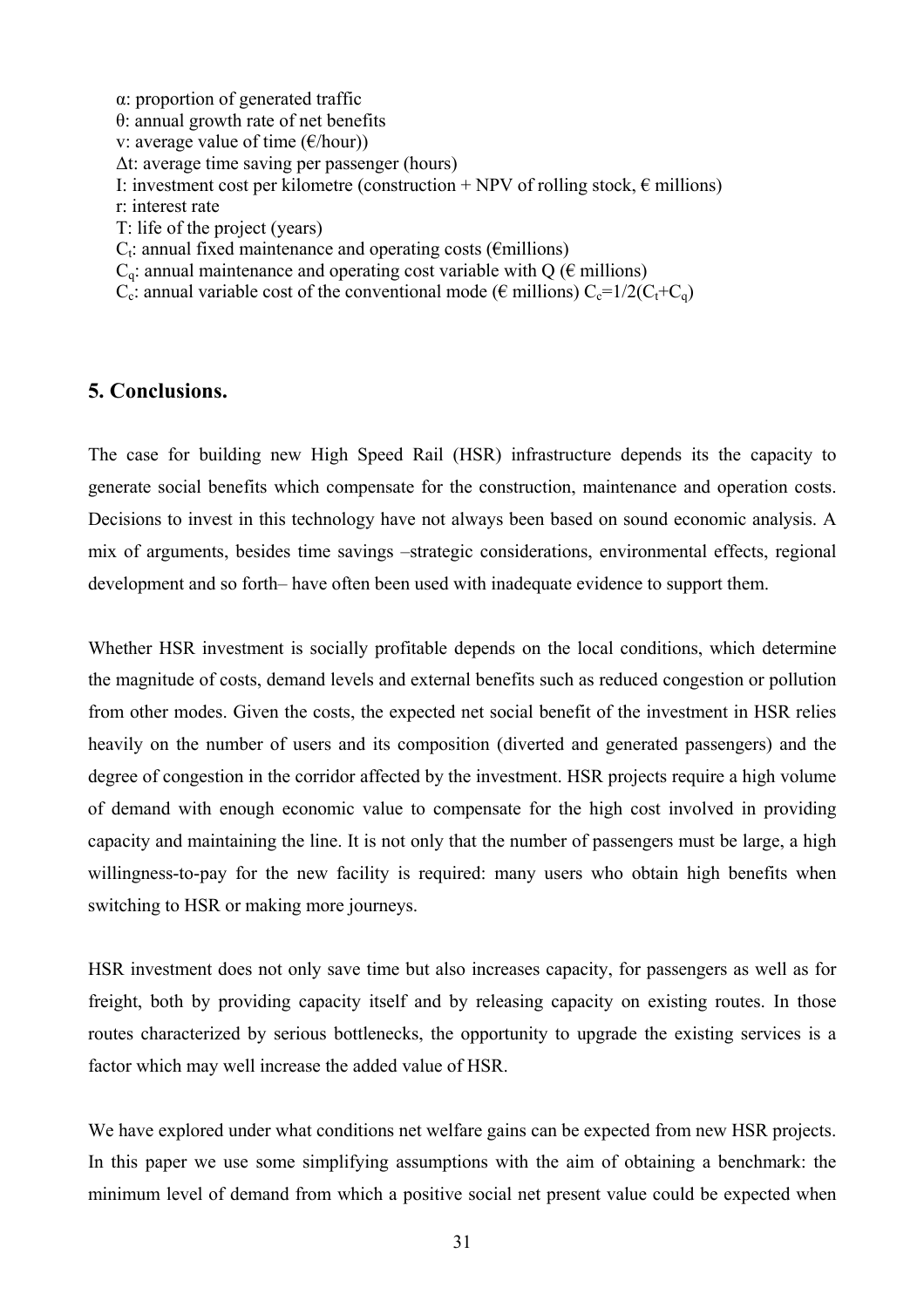new capacity does not provide additional benefits beyond time savings from diverted and generated demand. It appears that only under exceptional circumstances (a combination of low construction costs plus high time savings, perhaps because the existing rail infrastructure and services on competing modes are very poor) could a new HSR line be justified with a level of patronage below 6m passengers per annum on opening; with more typical construction costs and time savings a figure more like 9m passengers per annum is needed. Judging from the British example, allowing for the release of capacity on existing lines may only reduce this figure by some 10%; allowing for optimal timing may increase it. Of course in a network, individual links may be justified with lower levels of demand, provided that the increase in traffic density on the network as a whole produces an equivalent additional traffic volume. Also, the demand thresholds reported in this paper assume benefits grow in the same order as GDP. Where there is both underlying growth in demand and growth in the value of time savings this may understate benefit growth. Significant environmental or indirect economic benefits would also strengthen the case, but it appears that – when allowance is made for the increased environmental costs of trips diverting from conventional rail – net environmental benefits may be somewhat marginal, whilst indirect economic benefits are both highly variable and uncertain.

Our results suggest that, given typical rail volumes in Europe, investment in HSR infrastructure can rarely be justified on the basis of time savings and the net willingness to pay of generated traffic alone and on a single corridor. Some combination of using new high speed lines to bypass bottleneck sections, with trains continuing on upgraded conventional track or network benefits from serving a variety of flows with a single link will be needed, or strong congestion and environmental problems on competing modes. These are indeed features of much of the French and German high speed networks, and of proposals for Britain, but are less likely to be found in countries with lower population density away from the core of Europe.

# **References**

Atkins (2003): *High Speed Line Study*, London.

- Barrón de Angoiti, I. (2004): *Construction costs of high speed lines*. UIC, París.
- Bonnafous A (1987): "The Regional Impact of the TGV". *Transportation* Vol 14 pp 127-137
- CE Delft (2003) To shift or not to shift, that's the question. The environmental performance of the principal modes of freight and passenger transport in the policymaking context. Delft.
- de Rus, G. and Inglada, V. (1993): "Análisis coste-beneficio del tren de alta velocidad en España", *Economía Aplicada*, 3, pp. 27-48. 1993.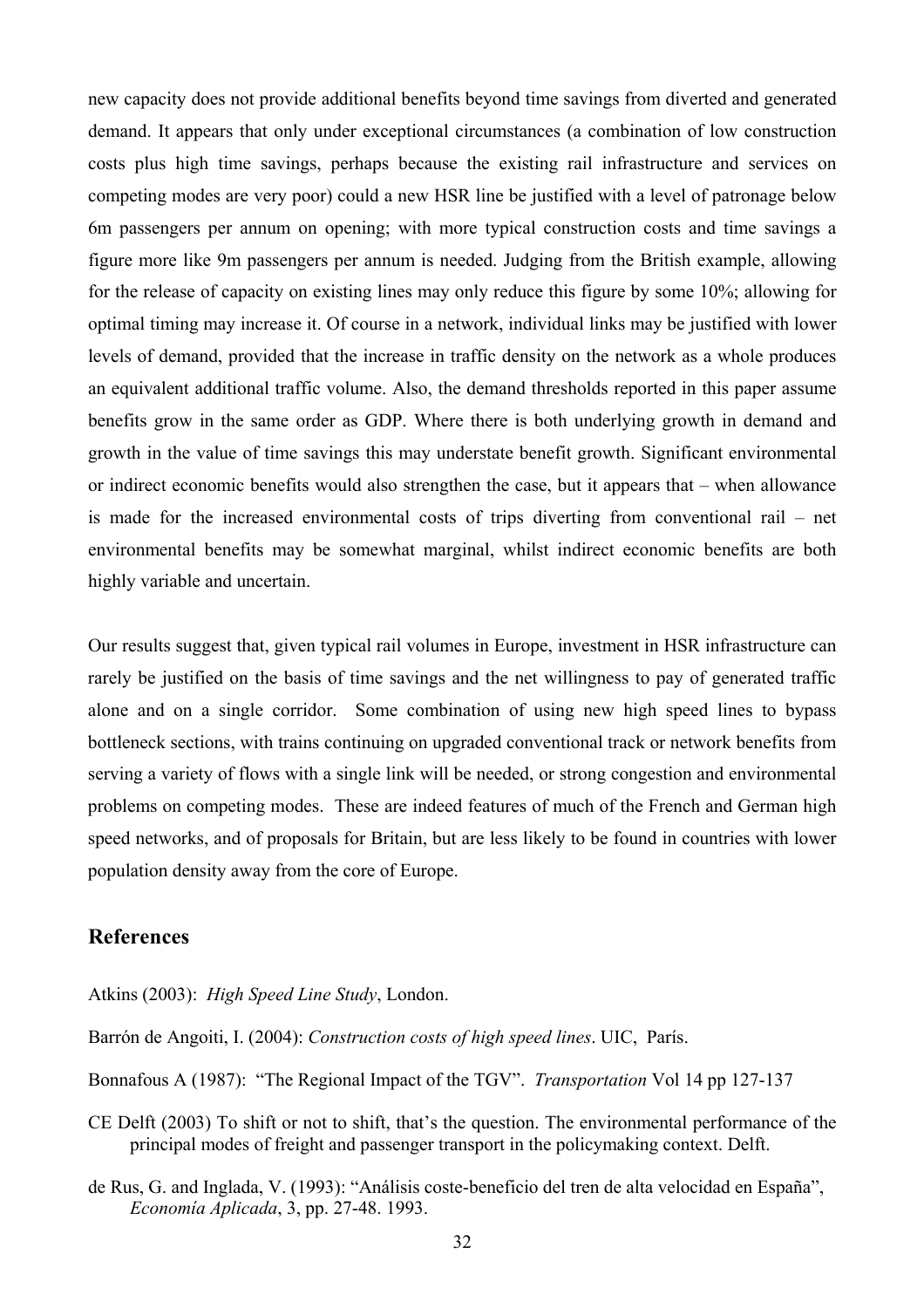- de Rus, G. and Inglada, V. (1997): "Cost-benefit analysis of the high-speed train in Spain", *The Annals of Regional Science*, 31, pp. 175-188.
- Department of Environment, Transport and the Regions (1999): *The incidence of imperfect competition in UK sectors and regions*, London.
- Department of Environment, Transport and the Regions (2004): *High speed line study.* Feasibility study by Atkins for the Strategic Rail Authority, London.
- Evans, AW (2003) Accidental fatalities in transport. JRSS Series A vol 162 no 2 pp253-260.
- Flyvbjerg, B. Skamris, M.K. and Buhl, S.L. (2003): "What causes cost overrun in transport infrastructure projects?" *Transport Reviews,* vol. 24 (1) pp. 3-18.
- European Commission (1997): *Guide to cost-benefit analysis of major projects. In the context of EC regional policy.* Directorate-General XVI. Brussels.
- Gibson S, Cooper G, Bell B (2002): "Capacity charges on the UK rail network". *Journal of Transport Economics and Policy.* Vol 36, No 2 pp 341-354
- Graham D J (2005): Wider Economic Benefits of Transport Improvements: Link Between Agglomeration and Productivity. Imperial College, London.
- Harberger, A.C. (1972): *Project evaluation: collected papers*. The University of Chicago Press.

Hensher D A (1977): *Value of Business Travel Time*. Pergamon Press, Oxford.

INFRAS and IWW (2000) External Costs of Transport, Zurich/Karslruhe.

- Institute for Transport Studies, University of Leeds (2003): Values of Travel Time Saving in the UK.
- Jara Diaz, S. (1986): "On the relation between users´ benefits and the economic effects of transportation activities" *Journal of Regional Science*, vol 26, pp. 379-391.
- Marks P, Fowkes AS, Nash CA (1986): Valuing Long Distance Business Travel Time Savings for Evaluation: A Methodological Review and Application. PTRC Summer Annual Meeting.
- Mohring, H. (1976): *Transportation economics*. Ballinger Publishing Company.
- Nellthorp J., Sansom T., Bickel P., Doll C. and Lindberg G. (2001): *Valuation conventions for UNITE, UNITE (UNIfication of accounts and marginal costs for Transport Efficiency),* 5th Framework RTD Programme. ITS, University of Leeds, Leeds.
- Steer Davies Gleave (2004): *High speed rail: international comparisons*. Commission for Integrated Transport, London.

Transport and Mobility Leuven (2005): ASSESS Final Report, Annex 21.

Vickerman (2006) Indirect and wider economic benefits of high speed rail. Paper given at the 4<sup>th</sup> annual conference on railroad industry structure, competition and investment, Madrid, October.